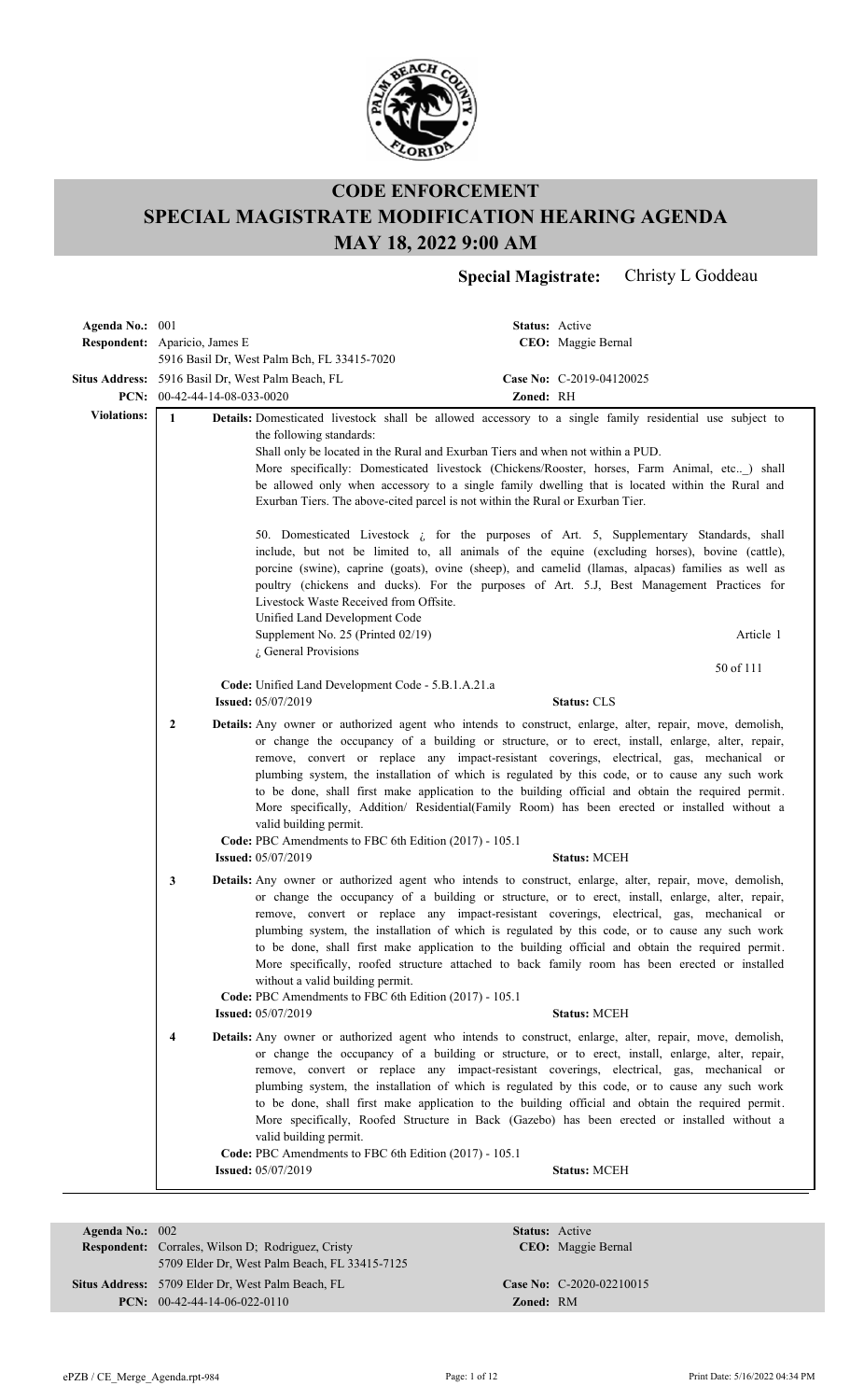| <b>Violations:</b> | Details: Any owner or authorized agent who intends to construct, enlarge, alter, repair, move, demolish, |  |
|--------------------|----------------------------------------------------------------------------------------------------------|--|
|                    | or change the occupancy of a building or structure, or to erect, install, enlarge, alter, repair,        |  |
|                    | remove, convert or replace any impact-resistant coverings, electrical, gas, mechanical or                |  |
|                    | plumbing system, the installation of which is regulated by this code, or to cause any such work          |  |
|                    | to be done, shall first make application to the building official and obtain the required permit.        |  |
|                    | More specifically, Back roofed structure has been erected or installed without a valid building          |  |
|                    | permit.                                                                                                  |  |
|                    | Code: PBC Amendments to FBC 6th Edition (2017) - 105.1                                                   |  |
|                    | <b>Issued:</b> $03/03/2020$<br><b>Status: MCEH</b>                                                       |  |
|                    |                                                                                                          |  |

| Agenda No.: 003    | <b>Respondent: REYES TRUCKING</b> |                                                                                                                                                                               | Status: Active<br>CEO: Maggie Bernal                                                                                                                                                                                                                                                                                                                                                                                                                                                                                                      |
|--------------------|-----------------------------------|-------------------------------------------------------------------------------------------------------------------------------------------------------------------------------|-------------------------------------------------------------------------------------------------------------------------------------------------------------------------------------------------------------------------------------------------------------------------------------------------------------------------------------------------------------------------------------------------------------------------------------------------------------------------------------------------------------------------------------------|
|                    |                                   | 795 Ilene Rd E, West Palm Beach, FL 33415-3712                                                                                                                                |                                                                                                                                                                                                                                                                                                                                                                                                                                                                                                                                           |
|                    |                                   | Situs Address: 4983 Pimlico Ct, West Palm Beach, FL                                                                                                                           | Case No: C-2020-01030022                                                                                                                                                                                                                                                                                                                                                                                                                                                                                                                  |
|                    | PCN: 00-42-44-12-29-000-2450      |                                                                                                                                                                               | Zoned: RM                                                                                                                                                                                                                                                                                                                                                                                                                                                                                                                                 |
| <b>Violations:</b> | $\mathbf{1}$                      | not exceed 26 feet.<br>prohibited<br>Code: Unified Land Development Code - 6.A.1.D.19.b.1)<br><b>Issued:</b> 01/08/2020                                                       | Details: One commercial vehicle of not over one ton rated capacity may be parked per dwelling unit,<br>providing all of the following conditions are met: vehicle is registered or licensed; used by a<br>resident of the premises; gross vehicle weight rating (gvwr) does not exceed 12,500 pounds;<br>height does not exceed nine feet, including any load, bed, or box; and total vehicle length does<br>More Specifically: Parking/storing of a commercial vehicle(s) in a residential zoning district is<br><b>Status: MCEH</b>     |
|                    | $\overline{2}$                    | More specifically, Shed has been erected or installed without a valid building permit.<br>Code: PBC Amendments to FBC 6th Edition (2017) - 105.1<br><b>Issued:</b> 01/08/2020 | Details: Any owner or authorized agent who intends to construct, enlarge, alter, repair, move, demolish,<br>or change the occupancy of a building or structure, or to erect, install, enlarge, alter, repair,<br>remove, convert or replace any impact-resistant coverings, electrical, gas, mechanical or<br>plumbing system, the installation of which is regulated by this code, or to cause any such work<br>to be done, shall first make application to the building official and obtain the required permit.<br><b>Status: MCEH</b> |
|                    | 3                                 | More specifically, fence has been erected or installed without a valid building permit.<br>Code: PBC Amendments to FBC 6th Edition (2017) - 105.1                             | Details: Any owner or authorized agent who intends to construct, enlarge, alter, repair, move, demolish,<br>or change the occupancy of a building or structure, or to erect, install, enlarge, alter, repair,<br>remove, convert or replace any impact-resistant coverings, electrical, gas, mechanical or<br>plumbing system, the installation of which is regulated by this code, or to cause any such work<br>to be done, shall first make application to the building official and obtain the required permit.                        |
|                    |                                   | <b>Issued:</b> 01/08/2020                                                                                                                                                     | <b>Status: MCEH</b>                                                                                                                                                                                                                                                                                                                                                                                                                                                                                                                       |
|                    |                                   |                                                                                                                                                                               |                                                                                                                                                                                                                                                                                                                                                                                                                                                                                                                                           |

**cc:** Reyes Trucking Of Palm Beach Inc. Reyes Trucking Of Palm Beach Inc.

| Agenda No.: 004    |                                                                                                                                                                             | <b>Status:</b> Active                                                                                                                                                                                                                                                                                                                                                                                                                                                                                                                                                                                                                              |
|--------------------|-----------------------------------------------------------------------------------------------------------------------------------------------------------------------------|----------------------------------------------------------------------------------------------------------------------------------------------------------------------------------------------------------------------------------------------------------------------------------------------------------------------------------------------------------------------------------------------------------------------------------------------------------------------------------------------------------------------------------------------------------------------------------------------------------------------------------------------------|
|                    | <b>Respondent:</b> Garber, Sarah L.                                                                                                                                         | <b>CEO:</b> Michelle I Malkin-Daniels                                                                                                                                                                                                                                                                                                                                                                                                                                                                                                                                                                                                              |
|                    | 9426 Sunrise Dr. West Palm Beach, FL 33403-1081                                                                                                                             |                                                                                                                                                                                                                                                                                                                                                                                                                                                                                                                                                                                                                                                    |
|                    |                                                                                                                                                                             |                                                                                                                                                                                                                                                                                                                                                                                                                                                                                                                                                                                                                                                    |
|                    | Situs Address: 9426 Sunrise Dr. West Palm Beach, FL                                                                                                                         | Case No: C-2019-11250026                                                                                                                                                                                                                                                                                                                                                                                                                                                                                                                                                                                                                           |
|                    | <b>PCN:</b> $00-43-42-18-02-000-0130$                                                                                                                                       | Zoned: RM                                                                                                                                                                                                                                                                                                                                                                                                                                                                                                                                                                                                                                          |
| <b>Violations:</b> | $\mathbf{1}$<br>tires, vegetative debris, garbage, trash or similar items.                                                                                                  | Details: It shall be unlawful for the owner or occupant of a building, structure or property to utilize the<br>premises of such property for the open storage of any motor vehicle which is inoperable and in<br>a state of disrepair, appliances, glass, building material, construction debris, automotive parts,                                                                                                                                                                                                                                                                                                                                |
|                    | Code: Palm Beach County Property Maintenance Code - Section 14-35 (a)                                                                                                       |                                                                                                                                                                                                                                                                                                                                                                                                                                                                                                                                                                                                                                                    |
|                    | <b>Issued:</b> 12/12/2019                                                                                                                                                   | <b>Status: MCEH</b>                                                                                                                                                                                                                                                                                                                                                                                                                                                                                                                                                                                                                                |
|                    | $\overline{2}$<br>a valid building permit.<br>Code: PBC Amendments to FBC 6th Edition (2017) - 105.1<br><b>Issued:</b> $12/12/2019$                                         | <b>Details:</b> Any owner or authorized agent who intends to construct, enlarge, alter, repair, move, demolish,<br>or change the occupancy of a building or structure, or to erect, install, enlarge, alter, repair,<br>remove, convert or replace any impact-resistant coverings, electrical, gas, mechanical or<br>plumbing system, the installation of which is regulated by this code, or to cause any such work<br>to be done, shall first make application to the building official and obtain the required permit.<br>More specifically, a handicap accessible wheelchair ramp has been erected or installed without<br><b>Status: MCEH</b> |
|                    |                                                                                                                                                                             |                                                                                                                                                                                                                                                                                                                                                                                                                                                                                                                                                                                                                                                    |
|                    | 3<br>as not to pose a threat to the public health, safety or welfare.<br>Code: Palm Beach County Property Maintenance Code - Section 14-33 (a)<br><b>Issued:</b> 12/12/2019 | <b>Details:</b> The exterior of a structure shall be maintained in good repair, structurally sound and sanitary so<br><b>Status: MCEH</b>                                                                                                                                                                                                                                                                                                                                                                                                                                                                                                          |
|                    |                                                                                                                                                                             |                                                                                                                                                                                                                                                                                                                                                                                                                                                                                                                                                                                                                                                    |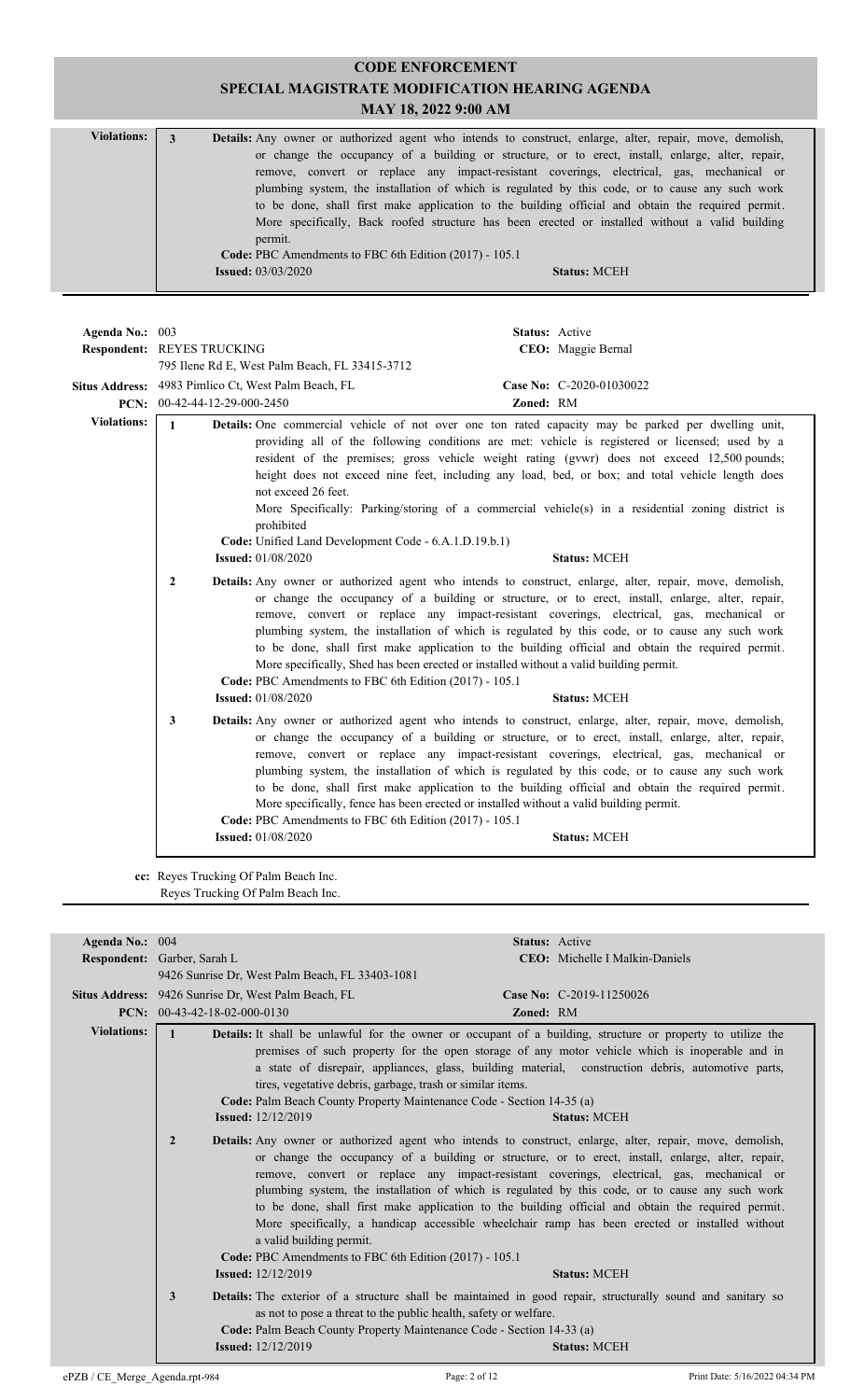|                    |                |                                                                                                                                                                        | <b>CODE ENFORCEMENT</b><br>SPECIAL MAGISTRATE MODIFICATION HEARING AGENDA<br>MAY 18, 2022 9:00 AM                                                                                                                                                                                                                                                                                                                                                                                                                                                                                                                                      |  |
|--------------------|----------------|------------------------------------------------------------------------------------------------------------------------------------------------------------------------|----------------------------------------------------------------------------------------------------------------------------------------------------------------------------------------------------------------------------------------------------------------------------------------------------------------------------------------------------------------------------------------------------------------------------------------------------------------------------------------------------------------------------------------------------------------------------------------------------------------------------------------|--|
|                    | $\overline{4}$ | Code: PBC Amendments to FBC 6th Edition (2017) - 105.1<br><b>Issued:</b> $12/12/2019$                                                                                  | Details: Any owner or authorized agent who intends to construct, enlarge, alter, repair, move, demolish,<br>or change the occupancy of a building or structure, or to erect, install, enlarge, alter, repair,<br>remove, convert or replace any impact-resistant coverings, electrical, gas, mechanical or<br>plumbing system, the installation of which is regulated by this code, or to cause any such work<br>to be done, shall first make application to the building official and obtain the required permit.<br>More specifically, fencing has been erected or installed without a valid building permit.<br><b>Status: MCEH</b> |  |
|                    | 5              | Code: PBC Amendments to FBC 6th Edition (2017) - 105.1<br><b>Issued:</b> 12/12/2019                                                                                    | Details: Any owner or authorized agent who intends to construct, enlarge, alter, repair, move, demolish,<br>or change the occupancy of a building or structure, or to erect, install, enlarge, alter, repair,<br>remove, convert or replace any impact-resistant coverings, electrical, gas, mechanical or<br>plumbing system, the installation of which is regulated by this code, or to cause any such work<br>to be done, shall first make application to the building official and obtain the required permit.<br>More specifically, sheds has been erected or installed without a valid building permit.<br><b>Status: MCEH</b>   |  |
|                    |                |                                                                                                                                                                        |                                                                                                                                                                                                                                                                                                                                                                                                                                                                                                                                                                                                                                        |  |
| Agenda No.: 005    |                | Respondent: SALDANA, KARINA REYES; LANDIN, CLAUDIA<br>3615 Florida Blvd, Palm Beach Gardens, FL 33410-2209<br>Situs Address: 3615 Florida Blvd, Palm Beach Gardens, FL | Status: Active<br>CEO: Nedssa Merise<br>Case No: C-2021-04070056                                                                                                                                                                                                                                                                                                                                                                                                                                                                                                                                                                       |  |
|                    |                | PCN: $00-43-41-31-01-013-0120$                                                                                                                                         | Zoned: RM                                                                                                                                                                                                                                                                                                                                                                                                                                                                                                                                                                                                                              |  |
| <b>Violations:</b> | $\mathbf{1}$   | such period commencing at the time of first stopping or parking.<br>Code: Unified Land Development Code - 6.D.1.A.4.a.1                                                | Details: No person shall park, store, or keep equipment, a commercial vehicle, recreational vehicle,<br>marine vessel, trailer, sports vehicle such as dune buggy, jet skis, racing vehicle, off-road<br>vehicle, air boat, canoe or paddleboat, on any public street, or other thoroughfare or any<br>R-O-W within a residential district for a period exceeding one hour in any 24 hour period, each<br>Cease parking, storing or keeping Boat on any public street, or other thoroughfare or any<br>R-O-W within a residential district for a period exceeding one hour in any 24 hour period.                                      |  |
|                    |                | <b>Issued: 04/09/2021</b>                                                                                                                                              | <b>Status: MCEH</b>                                                                                                                                                                                                                                                                                                                                                                                                                                                                                                                                                                                                                    |  |
|                    | $\overline{2}$ | such period commencing at the time of first stopping or parking.                                                                                                       | Details: No person shall park, store, or keep equipment, a commercial vehicle, recreational vehicle,<br>marine vessel, trailer, sports vehicle such as dune buggy, jet skis, racing vehicle, off-road<br>vehicle, air boat, canoe or paddleboat, on any public street, or other thoroughfare or any<br>R-O-W within a residential district for a period exceeding one hour in any 24 hour period, each                                                                                                                                                                                                                                 |  |
|                    |                | Code: Unified Land Development Code - 6.D.1.A.4.a.1<br><b>Issued: 04/09/2021</b>                                                                                       | Cease parking, storing or keeping Trailer on any public street, or other thoroughfare or any<br>R-O-W within a residential district for a period exceeding one hour in any 24 hour period.<br><b>Status: MCEH</b>                                                                                                                                                                                                                                                                                                                                                                                                                      |  |
|                    | 3              | minimum of six feet in height.                                                                                                                                         | Details: Recreational vehicles, boats, sports vehicles and trailers shall be located in the side or rear yard<br>and screened from surrounding property and streets with an opaque wall, fence or hedge a                                                                                                                                                                                                                                                                                                                                                                                                                              |  |

Park the boat in the side or rear yard and screen the boat from surrounding properties and streets with an opaque wall, fence or hedge a minimum of six feet in height.

**Code:** Unified Land Development Code - 6.D.1.A.1.c **Issued:** 04/09/2021 **Status:** MCEH

Recreational vehicles, boats, sports vehicles and trailers shall be located in the side or rear yard  **4 Details:** and screened from surrounding property and streets with an opaque wall, fence or hedge a minimum of six feet in height.

Park the trailer in the side or rear yard and screen the trailer from surrounding properties and streets with an opaque wall, fence or hedge a minimum of six feet in height. **Code:** Unified Land Development Code - 6.D.1.A.1.c **Issued:** 04/09/2021 **Status:** MCEH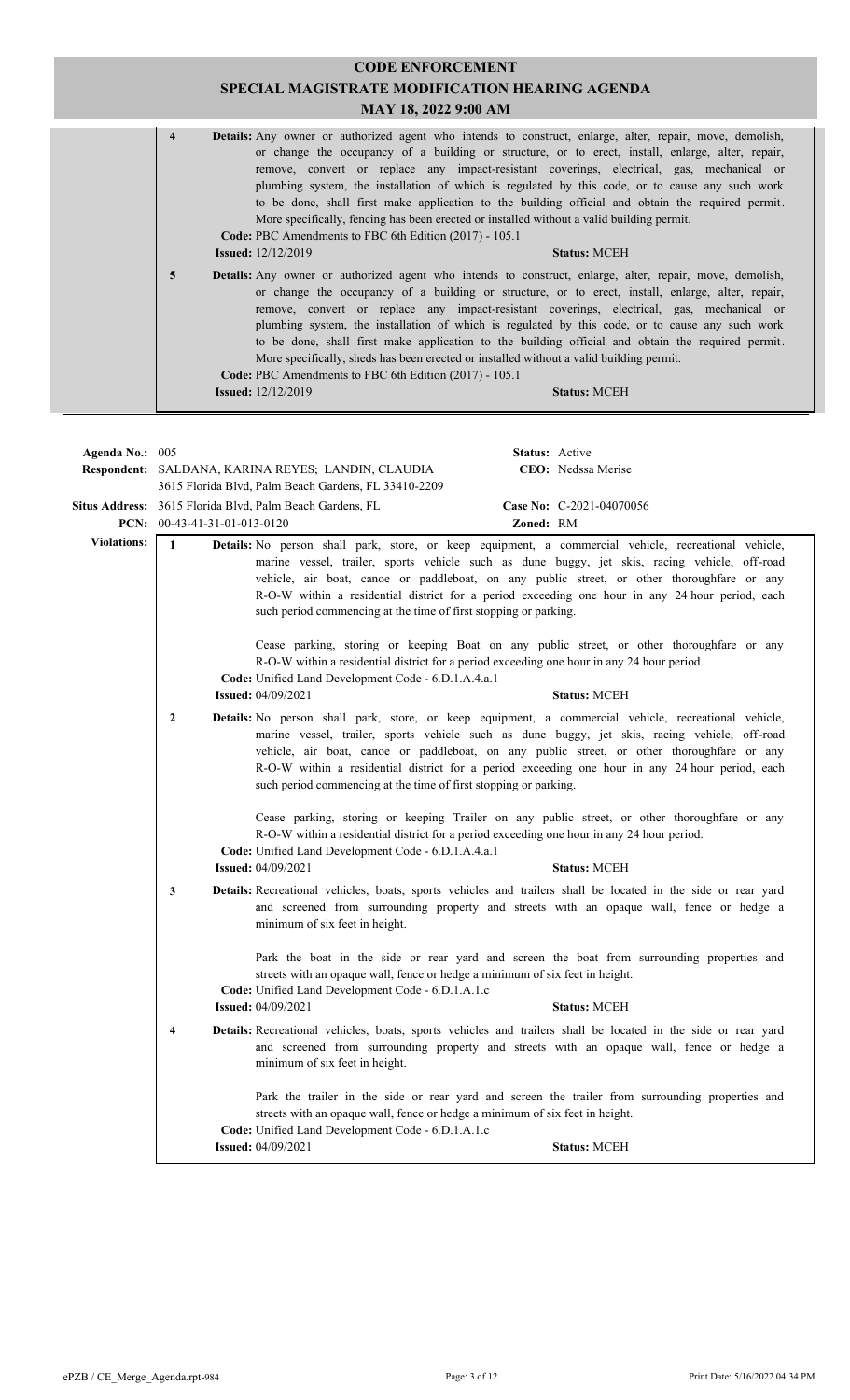| 5 | Details: Garbage Carts and Yard Waste Containers shall be placed at the Collection Point no earlier than<br>3:00 p.m. on the day preceding the day upon which collection is customarily made.<br>Garbage<br>Carts and Yard Waste Containers shall be removed from the Collection Point on the same day<br>collection is scheduled to occur.<br>Except when placed for collection service in accordance with subsection $25-1(c)(1)a$ .-f., Garbage<br>Carts and Yard Waste Containers shall be placed in a storage location within, adjacent to, or<br>behind a structure, building, fence, landscaping, or other barrier which substantially screens<br>the view of the Garbage Carts and Yard Waste Containers from the street or public<br>right-of-way. |
|---|-------------------------------------------------------------------------------------------------------------------------------------------------------------------------------------------------------------------------------------------------------------------------------------------------------------------------------------------------------------------------------------------------------------------------------------------------------------------------------------------------------------------------------------------------------------------------------------------------------------------------------------------------------------------------------------------------------------------------------------------------------------|
|   | Store garbage containers so that they are screened from view from streets or public<br>right-of-way. More specifically, included but not limited to garbage containers (trashcan) from<br>the public right-of-way: swale, public view, sidewalks, and streets to be removed after pickup<br>no later than the same day collection is scheduled to occur<br>Code: Palm Beach County Codes & Ordinances - Chapter 25-1(c)(1)a. & b.<br>Palm Beach County Codes & Ordinances - Chapter 25-1(c)(1)g.<br><b>Issued: 04/09/2021</b><br><b>Status: MCEH</b>                                                                                                                                                                                                        |
| 6 | Details: Any owner or authorized agent who intends to construct, enlarge, alter, repair, move, demolish,<br>or change the occupancy of a building or structure, or to erect, install, enlarge, alter, repair,<br>remove, convert or replace any impact-resistant coverings, electrical, gas, mechanical or<br>plumbing system, the installation of which is regulated by this code, or to cause any such work<br>to be done, shall first make application to the building official and obtain the required permit.<br>More specifically, shed/structure has been erected or installed without a valid building permit.                                                                                                                                      |
|   | Obtain required building permits for the shed/structure or remove the shed/structure.<br>Code: PBC Amendments to FBC 7th Edition (2020) - 105.1<br><b>Issued: 04/09/2021</b><br><b>Status: MCEH</b>                                                                                                                                                                                                                                                                                                                                                                                                                                                                                                                                                         |
| 7 | Details: Any owner or authorized agent who intends to construct, enlarge, alter, repair, move, demolish,<br>or change the occupancy of a building or structure, or to erect, install, enlarge, alter, repair,<br>remove, convert or replace any impact-resistant coverings, electrical, gas, mechanical or<br>plumbing system, the installation of which is regulated by this code, or to cause any such work<br>to be done, shall first make application to the building official and obtain the required permit.<br>More specifically, fence has been erected or installed without a valid building permit.                                                                                                                                               |
|   | Obtain required building permits for the fence or remove the fence.<br>Code: PBC Amendments to FBC 7th Edition (2020) - 105.1<br><b>Issued: 04/09/2021</b><br><b>Status: MCEH</b>                                                                                                                                                                                                                                                                                                                                                                                                                                                                                                                                                                           |
| 8 | Details: It shall be unlawful for the owner or occupant of a building, structure or property to utilize the<br>premises of such property for the open storage of any motor vehicle which is inoperable and in<br>a state of disrepair, appliances, glass, building material, construction debris, automotive parts,<br>tires, vegetative debris, garbage, trash or similar items.                                                                                                                                                                                                                                                                                                                                                                           |
|   | Remove all open/outdoor storage of inoperable vehicles, appliances, glass, building material,<br>construction debris, automotive parts, tires, vegetative debris, garbage, trash or similar items on<br>the property. More specifically, open storage included but not limited to construction materials,                                                                                                                                                                                                                                                                                                                                                                                                                                                   |

| Agenda No.: 006                          |                                                                                                                                                                                                  |                  | <b>Status:</b> Active                                                                                                                                                                                                                                                                                                                                                                                                                                                                                                                     |
|------------------------------------------|--------------------------------------------------------------------------------------------------------------------------------------------------------------------------------------------------|------------------|-------------------------------------------------------------------------------------------------------------------------------------------------------------------------------------------------------------------------------------------------------------------------------------------------------------------------------------------------------------------------------------------------------------------------------------------------------------------------------------------------------------------------------------------|
|                                          | Respondent: OTALUS, ROSELINE; OTALUS, RUTH; OTALUS,                                                                                                                                              |                  | <b>CEO</b> : Nedssa Merise                                                                                                                                                                                                                                                                                                                                                                                                                                                                                                                |
|                                          | <b>GAINCY</b>                                                                                                                                                                                    |                  |                                                                                                                                                                                                                                                                                                                                                                                                                                                                                                                                           |
|                                          | 4582 Arthur St, Palm Beach Gardens, FL 33418-5734                                                                                                                                                |                  |                                                                                                                                                                                                                                                                                                                                                                                                                                                                                                                                           |
|                                          | <b>Situs Address:</b> 4582 Arthur St, Palm Beach Gardens, FL                                                                                                                                     |                  | Case No: C-2020-06170007                                                                                                                                                                                                                                                                                                                                                                                                                                                                                                                  |
|                                          | <b>PCN:</b> $00-42-42-13-09-002-0152$                                                                                                                                                            | <b>Zoned: RM</b> |                                                                                                                                                                                                                                                                                                                                                                                                                                                                                                                                           |
| <b>Violations:</b>                       | 3<br>More specifically, fence/ structure has been erected or installed without a valid building permit.<br>Code: PBC Amendments to FBC 6th Edition (2017) - 105.1<br><b>Issued:</b> $06/18/2020$ |                  | Details: Any owner or authorized agent who intends to construct, enlarge, alter, repair, move, demolish,<br>or change the occupancy of a building or structure, or to erect, install, enlarge, alter, repair,<br>remove, convert or replace any impact-resistant coverings, electrical, gas, mechanical or<br>plumbing system, the installation of which is regulated by this code, or to cause any such work<br>to be done, shall first make application to the building official and obtain the required permit.<br><b>Status: MCEH</b> |
| Agenda No.: 007<br>Respondent: PHAM, SON | 10086 Daphne Ave, Palm Beach Gardens, FL 33410-4739                                                                                                                                              |                  | <b>Status:</b> Active<br><b>CEO</b> : Nedssa Merise                                                                                                                                                                                                                                                                                                                                                                                                                                                                                       |

Situs Address: 4799 Arthur St, Palm Beach Gardens, FL **Case No:** C-2021-03260055

ePZB / CE\_Merge\_Agenda.rpt-984 Page: 4 of 12 Print Date: 5/16/2022 04:34 PM

**PCN:** 00-42-42-13-09-001-0202 **Zoned:** RM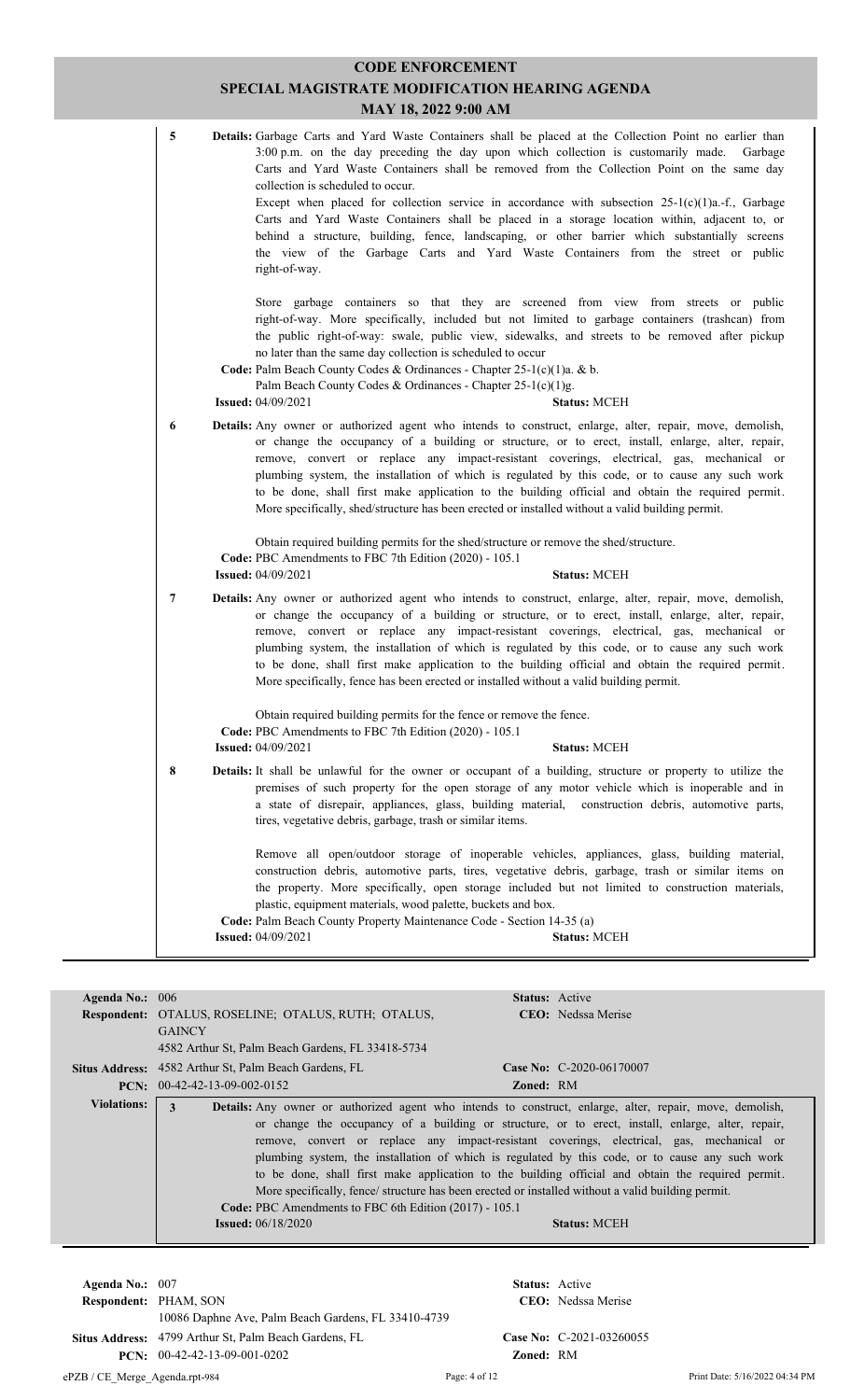|                    |                | <b>CODE ENFORCEMENT</b>                                                                                                                                                                                                                                                                                                                                                                                                                                                                                                                                                                                                                                                                                                                                                                                                                                                                                                                                 |
|--------------------|----------------|---------------------------------------------------------------------------------------------------------------------------------------------------------------------------------------------------------------------------------------------------------------------------------------------------------------------------------------------------------------------------------------------------------------------------------------------------------------------------------------------------------------------------------------------------------------------------------------------------------------------------------------------------------------------------------------------------------------------------------------------------------------------------------------------------------------------------------------------------------------------------------------------------------------------------------------------------------|
|                    |                | SPECIAL MAGISTRATE MODIFICATION HEARING AGENDA                                                                                                                                                                                                                                                                                                                                                                                                                                                                                                                                                                                                                                                                                                                                                                                                                                                                                                          |
|                    |                | MAY 18, 2022 9:00 AM                                                                                                                                                                                                                                                                                                                                                                                                                                                                                                                                                                                                                                                                                                                                                                                                                                                                                                                                    |
| <b>Violations:</b> | $\mathbf{1}$   | Details: Recreational vehicles, boats, sports vehicles and/or trailers are not to be parked in a required<br>front setback or other area between the structure and the street, or on street except for the<br>purpose of loading or unloading during a period not to exceed two hours in any 24 hour period.<br>Code: Unified Land Development Code - 6.D.1.A.1.b<br><b>Issued:</b> 03/29/2021<br><b>Status: CLS</b>                                                                                                                                                                                                                                                                                                                                                                                                                                                                                                                                    |
|                    | $\overline{2}$ | Details: Recreational vehicles, boats, sports vehicles and trailers shall be located in the side or rear yard<br>and screened from surrounding property and streets with an opaque wall, fence or hedge a<br>minimum of six feet in height.<br>Code: Unified Land Development Code - 6.D.1.A.1.c<br><b>Issued:</b> 03/29/2021<br><b>Status: CLS</b>                                                                                                                                                                                                                                                                                                                                                                                                                                                                                                                                                                                                     |
|                    | 3              | Details: Any owner or authorized agent who intends to construct, enlarge, alter, repair, move, demolish,<br>or change the occupancy of a building or structure, or to erect, install, enlarge, alter, repair,<br>remove, convert or replace any impact-resistant coverings, electrical, gas, mechanical or<br>plumbing system, the installation of which is regulated by this code, or to cause any such work<br>to be done, shall first make application to the building official and obtain the required permit.<br>More specifically, fence has been erected or installed without a valid building permit.<br>Code: PBC Amendments to FBC 7th Edition (2020) - 105.1<br><b>Issued:</b> 03/29/2021<br><b>Status: MCEH</b>                                                                                                                                                                                                                             |
|                    | 4              | Details: It shall be unlawful for the owner or occupant of a building, structure or property to utilize the<br>premises of such property for the open storage of any motor vehicle which is inoperable and in<br>a state of disrepair, appliances, glass, building material, construction debris, automotive parts,<br>tires, vegetative debris, garbage, trash or similar items.<br>Code: Palm Beach County Property Maintenance Code - Section 14-35 (a)<br><b>Issued:</b> 03/29/2021<br><b>Status: CLS</b>                                                                                                                                                                                                                                                                                                                                                                                                                                           |
|                    | 5              | Details: Every window, other than a fixed window, shall be easily openable and capable of being held in<br>position by window hardware.<br>Every habitable space shall have at least one (1) openable window that can be easily opened.<br>The total openable area of the window in every room shall be equal to at least forty-five (45)<br>percent of the minimum glazed area required in subsection 14-42(a). More specifically, please<br>remove the board up from the windows if the house is not vacant<br>Code: Palm Beach County Property Maintenance Code - Section 14-33 (m) (2)<br>Palm Beach County Property Maintenance Code - Section 14-43 (a)<br><b>Issued:</b> 03/29/2021<br><b>Status: CLS</b>                                                                                                                                                                                                                                        |
|                    | 6              | Details: Garbage Carts and Yard Waste Containers shall be placed at the Collection Point no earlier than<br>3:00 p.m. on the day preceding the day upon which collection is customarily made.<br>Garbage<br>Carts and Yard Waste Containers shall be removed from the Collection Point on the same day<br>collection is scheduled to occur.<br>Except when placed for collection service in accordance with subsection $25-1(c)(1)a$ .-f., Garbage<br>Carts and Yard Waste Containers shall be placed in a storage location within, adjacent to, or<br>behind a structure, building, fence, landscaping, or other barrier which substantially screens<br>the view of the Garbage Carts and Yard Waste Containers from the street or public<br>right-of-way.<br>Code: Palm Beach County Codes & Ordinances - Chapter 25-1(c)(1)a. & b.<br>Palm Beach County Codes & Ordinances - Chapter 25-1(c)(1)g.<br><b>Issued: 03/29/2021</b><br><b>Status: CLS</b> |

| <b>Agenda No.:</b> | 008                               |                                                                                                | Status: Active   |                                                                                                                      |
|--------------------|-----------------------------------|------------------------------------------------------------------------------------------------|------------------|----------------------------------------------------------------------------------------------------------------------|
|                    |                                   | <b>Respondent:</b> Gary French, Trustee or his successors of the Gary French                   |                  | <b>CEO</b> : Richard W Padgett                                                                                       |
|                    | Revocable Trust U/A/D May 9, 2011 |                                                                                                |                  |                                                                                                                      |
|                    |                                   | 5166 Buchanan Rd, Delray Beach, FL 33484-4212                                                  |                  |                                                                                                                      |
|                    |                                   |                                                                                                |                  | Case No: C-2020-11020016                                                                                             |
|                    |                                   | Situs Address: 5166 Buchanan Rd, Delray Beach, FL                                              |                  |                                                                                                                      |
| PCN:               | $00-42-46-23-03-000-6541$         |                                                                                                | <b>Zoned: RS</b> |                                                                                                                      |
| <b>Violations:</b> |                                   |                                                                                                |                  | <b>Details:</b> Recreational vehicles, boats, sports vehicles and/or trailers are not to be parked in a required     |
|                    |                                   |                                                                                                |                  | front setback or other area between the structure and the street, or on street except for the                        |
|                    |                                   | purpose of loading or unloading during a period not to exceed two hours in any 24 hour period. |                  |                                                                                                                      |
|                    |                                   |                                                                                                |                  |                                                                                                                      |
|                    |                                   |                                                                                                |                  |                                                                                                                      |
|                    |                                   | More specifically, but not limited to: The RV trailer.                                         |                  |                                                                                                                      |
|                    |                                   | Code: Unified Land Development Code - 6.D.1.A.1.b                                              |                  |                                                                                                                      |
|                    |                                   | <b>Issued:</b> $11/06/2020$                                                                    |                  | <b>Status: MCEH</b>                                                                                                  |
|                    |                                   |                                                                                                |                  |                                                                                                                      |
|                    | $\overline{2}$                    |                                                                                                |                  | <b>Details:</b> Recreational vehicles, boats, sports vehicles and trailers shall be located in the side or rear yard |
|                    |                                   |                                                                                                |                  | and screened from surrounding property and streets with an opaque wall, fence or hedge a                             |
|                    |                                   | minimum of six feet in height.                                                                 |                  |                                                                                                                      |
|                    |                                   |                                                                                                |                  |                                                                                                                      |
|                    |                                   | More specifically, but not limited to: The RV trailer.                                         |                  |                                                                                                                      |
|                    |                                   | Code: Unified Land Development Code - 6.D.1.A.1.c                                              |                  |                                                                                                                      |
|                    |                                   | <b>Issued:</b> 11/06/2020                                                                      |                  | <b>Status: MCEH</b>                                                                                                  |
|                    |                                   |                                                                                                |                  |                                                                                                                      |
|                    |                                   |                                                                                                |                  |                                                                                                                      |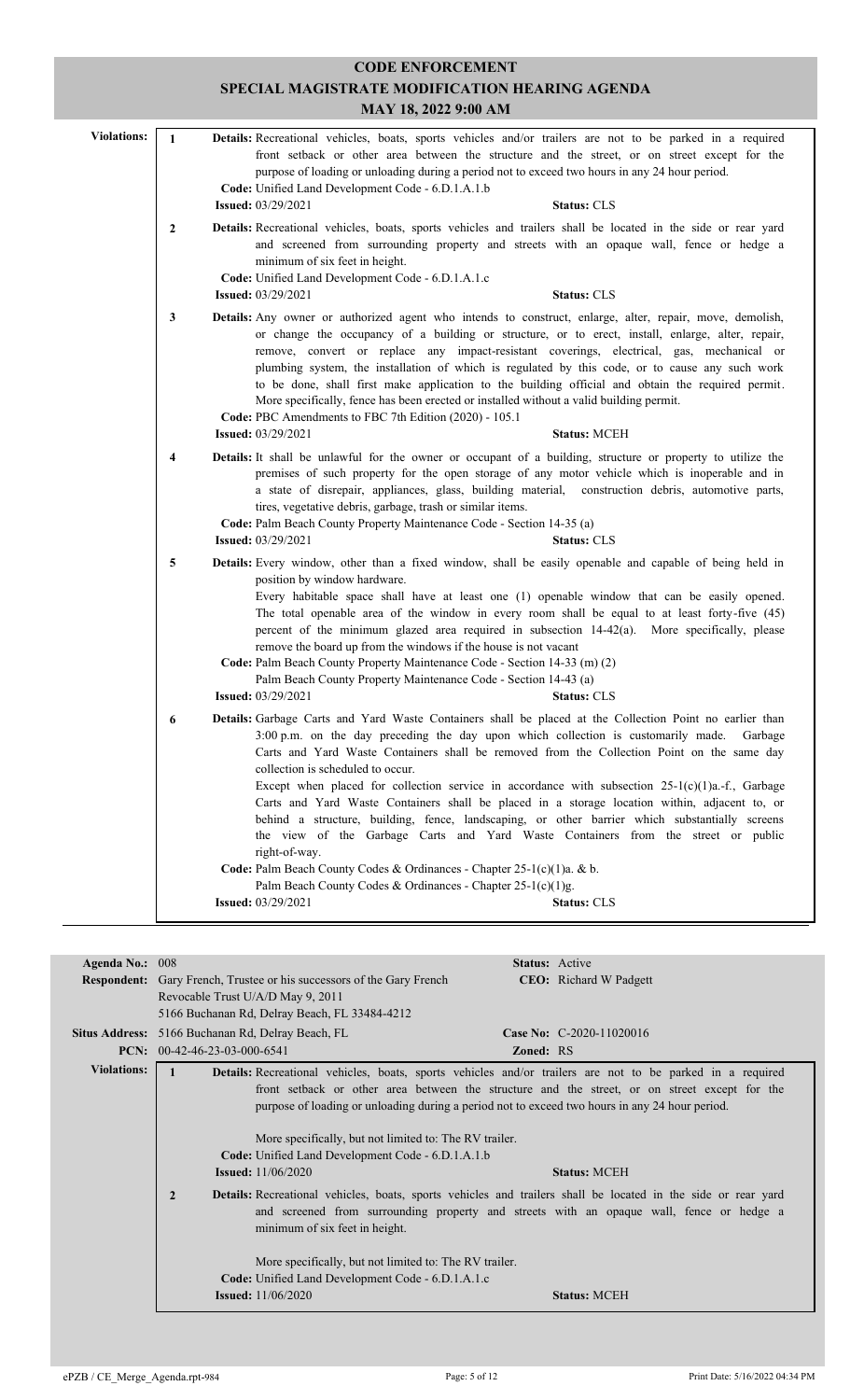**CODE ENFORCEMENT SPECIAL MAGISTRATE MODIFICATION HEARING AGENDA MAY 18, 2022 9:00 AM 3 Details:** Hedges may be planted and maintained along or adjacent to a residential lot line, as follows: 1) Hedges shall not exceed four feet in height when located within the required front setback. 2) Hedges shall not exceed eight feet in height when located on or adjacent to the side, side street, or rear property lines. More specifically, but not limited to: The hedges in the front setback. **Code:** Unified Land Development Code - 7.D.4.A.1.a **Issued:** 11/06/2020 **Status:** MCEH

| Agenda No.: 009    |                                                                                                                                                                                                                                                                                                                                                                                                                                                                                                                                                                                                                                                                                                                     | <b>Status:</b> Active     |
|--------------------|---------------------------------------------------------------------------------------------------------------------------------------------------------------------------------------------------------------------------------------------------------------------------------------------------------------------------------------------------------------------------------------------------------------------------------------------------------------------------------------------------------------------------------------------------------------------------------------------------------------------------------------------------------------------------------------------------------------------|---------------------------|
|                    | <b>Respondent: GARIUS, LONEL</b>                                                                                                                                                                                                                                                                                                                                                                                                                                                                                                                                                                                                                                                                                    | <b>CEO</b> : Paul Pickett |
|                    | 1299 Stoneway Ln, West Palm Beach, FL 33417-5663                                                                                                                                                                                                                                                                                                                                                                                                                                                                                                                                                                                                                                                                    |                           |
|                    | <b>Situs Address:</b> 1299 Stoneway Ln, West Palm Beach, FL                                                                                                                                                                                                                                                                                                                                                                                                                                                                                                                                                                                                                                                         | Case No: C-2020-08170011  |
|                    | <b>PCN:</b> $00-42-43-26-10-000-0290$                                                                                                                                                                                                                                                                                                                                                                                                                                                                                                                                                                                                                                                                               | <b>Zoned: RS</b>          |
| <b>Violations:</b> | 2<br><b>Details:</b> Any owner or authorized agent who intends to construct, enlarge, alter, repair, move, demolish,<br>or change the occupancy of a building or structure, or to erect, install, enlarge, alter, repair,<br>remove, convert or replace any impact-resistant coverings, electrical, gas, mechanical or<br>plumbing system, the installation of which is regulated by this code, or to cause any such work<br>to be done, shall first make application to the building official and obtain the required permit.<br>More specifically, DRIVEWAY has been erected or installed without a valid building permit.<br>Code: PBC Amendments to FBC 6th Edition (2017) - 105.1<br><b>Issued:</b> 08/17/2020 | <b>Status: MCEH</b>       |

| Agenda No.: 010<br>Respondent: VAZQUEZ, GEORGE<br>1346 N Haverhill Rd, West Palm Beach, FL 33417-5912<br>Situs Address: 1346 N Haverhill Rd, West Palm Beach, FL<br>PCN: $00-42-43-25-00-000-7810$ | Status: Active<br><b>CEO</b> : Paul Pickett<br>Case No: C-2021-01130040<br>Zoned: RH                                                                                                                                                                                                                                                                                                                                                                                                                                                                                                                                               |
|----------------------------------------------------------------------------------------------------------------------------------------------------------------------------------------------------|------------------------------------------------------------------------------------------------------------------------------------------------------------------------------------------------------------------------------------------------------------------------------------------------------------------------------------------------------------------------------------------------------------------------------------------------------------------------------------------------------------------------------------------------------------------------------------------------------------------------------------|
|                                                                                                                                                                                                    |                                                                                                                                                                                                                                                                                                                                                                                                                                                                                                                                                                                                                                    |
|                                                                                                                                                                                                    |                                                                                                                                                                                                                                                                                                                                                                                                                                                                                                                                                                                                                                    |
|                                                                                                                                                                                                    |                                                                                                                                                                                                                                                                                                                                                                                                                                                                                                                                                                                                                                    |
|                                                                                                                                                                                                    |                                                                                                                                                                                                                                                                                                                                                                                                                                                                                                                                                                                                                                    |
|                                                                                                                                                                                                    |                                                                                                                                                                                                                                                                                                                                                                                                                                                                                                                                                                                                                                    |
| <b>Issued:</b> 01/15/2021                                                                                                                                                                          | Details: It shall be unlawful for the owner or occupant of a building, structure or property to utilize the<br>premises of such property for the open storage of any motor vehicle which is inoperable and in<br>a state of disrepair, appliances, glass, building material, construction debris, automotive parts,<br><b>Status: MCEH</b>                                                                                                                                                                                                                                                                                         |
| $\overline{2}$<br>valid building permit.<br><b>Issued:</b> 01/15/2021                                                                                                                              | Details: Any owner or authorized agent who intends to construct, enlarge, alter, repair, move, demolish,<br>or change the occupancy of a building or structure, or to erect, install, enlarge, alter, repair,<br>remove, convert or replace any impact-resistant coverings, electrical, gas, mechanical or<br>plumbing system, the installation of which is regulated by this code, or to cause any such work<br>to be done, shall first make application to the building official and obtain the required permit.<br>More specifically, ACCESSORY STRUCTURE (SHED) has been erected or installed without a<br><b>Status: MCEH</b> |
| 3<br>without a valid building permit.<br><b>Issued:</b> 01/15/2021                                                                                                                                 | Details: Any owner or authorized agent who intends to construct, enlarge, alter, repair, move, demolish,<br>or change the occupancy of a building or structure, or to erect, install, enlarge, alter, repair,<br>remove, convert or replace any impact-resistant coverings, electrical, gas, mechanical or<br>plumbing system, the installation of which is regulated by this code, or to cause any such work<br>to be done, shall first make application to the building official and obtain the required permit.<br>More specifically, ACCESSORY STRUCTURE (WOOD FENCE) has been erected or installed<br><b>Status: MCEH</b>     |
|                                                                                                                                                                                                    | $\mathbf{1}$<br>tires, vegetative debris, garbage, trash or similar items.<br>Code: Palm Beach County Property Maintenance Code - Section 14-35 (a)<br>Code: PBC Amendments to FBC 7th Edition (2020) - 105.1<br>Code: PBC Amendments to FBC 7th Edition (2020) - 105.1                                                                                                                                                                                                                                                                                                                                                            |

| Agenda No.: $011$  |                                                          | <b>Status:</b> Active                                                                                                                                                                                                                                                                                                                                                                                                                                                                          |
|--------------------|----------------------------------------------------------|------------------------------------------------------------------------------------------------------------------------------------------------------------------------------------------------------------------------------------------------------------------------------------------------------------------------------------------------------------------------------------------------------------------------------------------------------------------------------------------------|
|                    | Respondent: Gabriel, Lucienne                            | <b>CEO</b> : Omar J Sheppard                                                                                                                                                                                                                                                                                                                                                                                                                                                                   |
|                    | 4683 Evans Ln, West Palm Beach, FL 33415-1354            |                                                                                                                                                                                                                                                                                                                                                                                                                                                                                                |
|                    | <b>Situs Address:</b> 4683 Evans Ln, West Palm Beach, FL | Case No: C-2020-09010024                                                                                                                                                                                                                                                                                                                                                                                                                                                                       |
|                    | <b>PCN:</b> $00-42-43-36-10-000-0120$                    | <b>Zoned: RM</b>                                                                                                                                                                                                                                                                                                                                                                                                                                                                               |
| <b>Violations:</b> | <b>Issued:</b> $09/14/2020$                              | <b>Details:</b> Where it is found that the electrical system in a structure constitutes a hazard to the occupants<br>or the structure by reason of inadequate service, improper fusing, insufficient outlets, improper<br>wiring or installation, deterioration or damage, or for similar reasons, the code official shall<br>require the defects to be corrected to eliminate the hazard.<br>Code: Palm Beach County Property Maintenance Code - Section 14-46 (c) (3)<br><b>Status: MCEH</b> |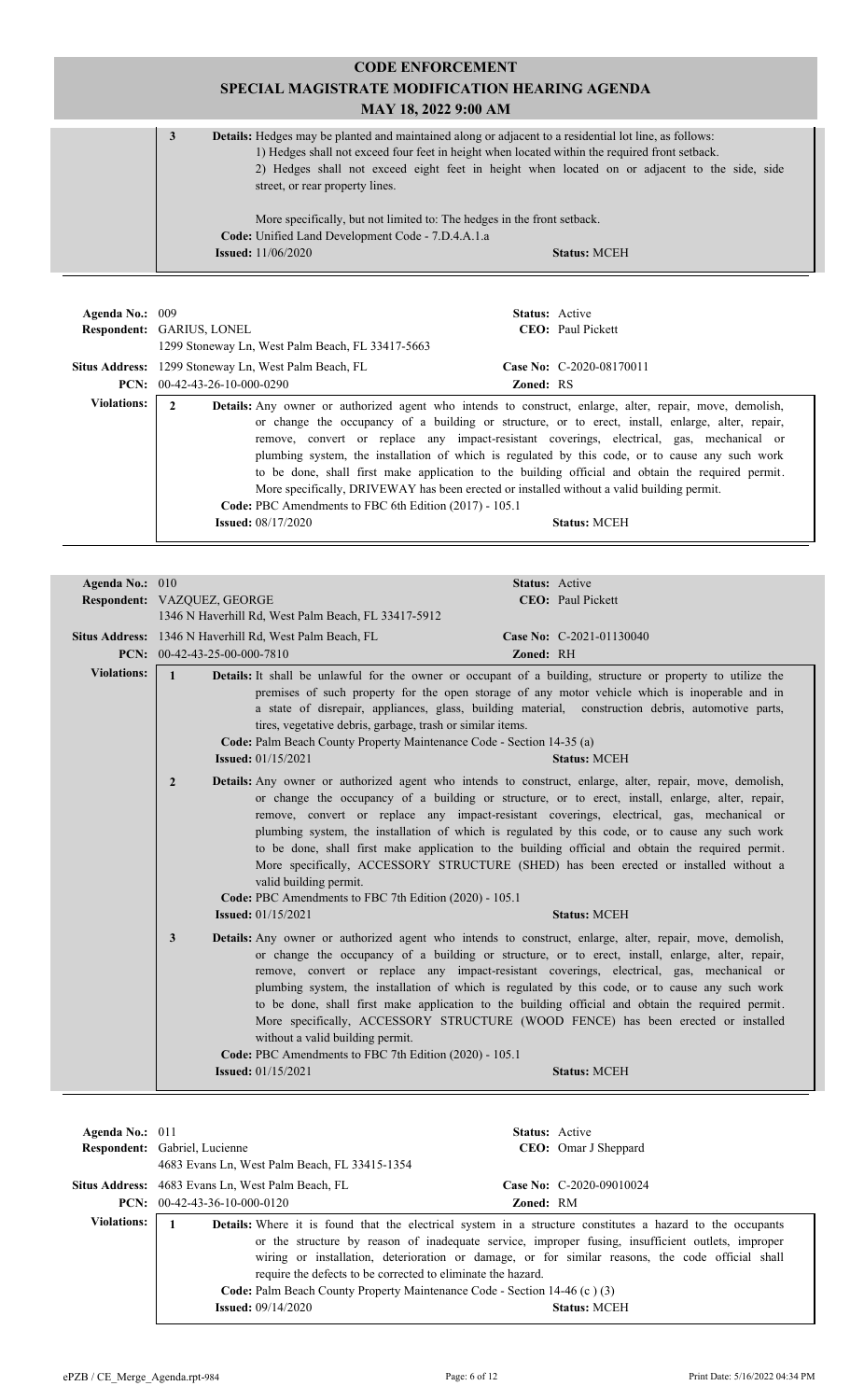| $\mathbf{2}$ | sanitary and functional condition.                                                                                                                                                                      | Details: All plumbing fixtures shall be properly installed and maintained in working order, and shall be<br>kept free from obstructions, leaks and defects and be capable of performing the function for<br>which such plumbing fixtures are designed. All plumbing fixtures shall be maintained in a safe,                                                                                                                                                                                                                                                                                                                       |
|--------------|---------------------------------------------------------------------------------------------------------------------------------------------------------------------------------------------------------|-----------------------------------------------------------------------------------------------------------------------------------------------------------------------------------------------------------------------------------------------------------------------------------------------------------------------------------------------------------------------------------------------------------------------------------------------------------------------------------------------------------------------------------------------------------------------------------------------------------------------------------|
|              | Code: Palm Beach County Property Maintenance Code - Section 14-45 (c) (1)<br><b>Issued:</b> 09/14/2020                                                                                                  | <b>Status: MCEH</b>                                                                                                                                                                                                                                                                                                                                                                                                                                                                                                                                                                                                               |
| 3            | Details: All buildings, structures, electrical, gas, mechanical or plumbing systems<br>by the building official.<br>Code: PBC Amendments to FBC 6th Edition (2017) - 116.1<br><b>Issued: 09/14/2020</b> | which are unsafe, unsanitary, or do not provide adequate egress, or<br>which constitute a fire hazard, or are otherwise dangerous to human<br>life, or which in relation to existing use, constitute a hazard to safety or<br>health, are considered unsafe buildings or service systems. All such<br>unsafe buildings, structures or service systems are hereby declared<br>illegal and shall be ordered by the building official to be abated by the<br>owner, through repair and rehabilitation or by demolition and removal,<br>in accordance with this code. The extent of repairs shall be determined<br><b>Status: CLS</b> |

|                    | 22199 SW 59th Ave, Boca Raton, FL 33428-4535            |                                                                                                                 |
|--------------------|---------------------------------------------------------|-----------------------------------------------------------------------------------------------------------------|
|                    | <b>Situs Address:</b> 22199 SW 59th Ave, Boca Raton, FL | Case No: C-2020-05060018                                                                                        |
|                    | <b>PCN:</b> $00-42-47-30-06-026-0190$                   | <b>Zoned: RM</b>                                                                                                |
| <b>Violations:</b> |                                                         | <b>Details:</b> Any owner or authorized agent who intends to construct, enlarge, alter, repair, move, demolish, |
|                    |                                                         | or change the occupancy of a building or structure, or to erect, install, enlarge, alter, repair,               |
|                    |                                                         | remove, convert or replace any impact-resistant coverings, electrical, gas, mechanical or                       |
|                    |                                                         | plumbing system, the installation of which is regulated by this code, or to cause any such work                 |
|                    |                                                         | to be done, shall first make application to the building official and obtain the required permit.               |
|                    |                                                         | More specifically, the wood fence has been erected or installed without a valid building permit.                |
|                    | Code: PBC Amendments to FBC 6th Edition (2017) - 105.1  |                                                                                                                 |
|                    | <b>Issued:</b> $05/18/2020$                             | <b>Status: MCEH</b>                                                                                             |
|                    |                                                         |                                                                                                                 |

| Agenda No.: 013    | Respondent: PK PROPERTIES VI INC                                                  |                                                                                                                                                                                                                                                                                                                                                                                                                                                                                                                                                                                                                                                                                                                          | Status: Active<br>CEO: RI Thomas      |                   |
|--------------------|-----------------------------------------------------------------------------------|--------------------------------------------------------------------------------------------------------------------------------------------------------------------------------------------------------------------------------------------------------------------------------------------------------------------------------------------------------------------------------------------------------------------------------------------------------------------------------------------------------------------------------------------------------------------------------------------------------------------------------------------------------------------------------------------------------------------------|---------------------------------------|-------------------|
|                    | Situs Address: 3524 Brooklyn Ln, Lake Worth, FL<br>PCN: $00-43-44-30-03-002-0020$ | 14371 Halter Rd, Wellington, FL 33414-1016 United States                                                                                                                                                                                                                                                                                                                                                                                                                                                                                                                                                                                                                                                                 | Case No: C-2019-11180022<br>Zoned: RM |                   |
| <b>Violations:</b> | $\mathbf{1}$                                                                      | Details: It shall be unlawful for the owner or occupant of a building, structure or property to utilize the<br>premises of such property for the open storage of any motor vehicle which is inoperable and in<br>a state of disrepair, appliances, glass, building material, construction debris, automotive parts,<br>tires, vegetative debris, garbage, trash or similar items.<br>Code: Palm Beach County Property Maintenance Code - Section 14-35 (a)<br><b>Issued:</b> 11/19/2019                                                                                                                                                                                                                                  | <b>Status: MCEH</b>                   |                   |
| $\overline{2}$     |                                                                                   | Details: Any owner or authorized agent who intends to construct, enlarge, alter, repair, move, demolish,<br>or change the occupancy of a building or structure, or to erect, install, enlarge, alter, repair,<br>remove, convert or replace any impact-resistant coverings, electrical, gas, mechanical or<br>plumbing system, the installation of which is regulated by this code, or to cause any such work<br>to be done, shall first make application to the building official and obtain the required permit.<br>More specifically, AIR CONDITION UNIT has been erected or installed without a valid<br>building permit.<br>Code: PBC Amendments to FBC 6th Edition (2017) - 105.1<br><b>Issued:</b> 11/19/2019     | <b>Status: MCEH</b>                   |                   |
|                    | $\mathbf{3}$                                                                      | Details: Any owner or authorized agent who intends to construct, enlarge, alter, repair, move, demolish,<br>or change the occupancy of a building or structure, or to erect, install, enlarge, alter, repair,<br>remove, convert or replace any impact-resistant coverings, electrical, gas, mechanical or<br>plumbing system, the installation of which is regulated by this code, or to cause any such work<br>to be done, shall first make application to the building official and obtain the required permit.<br>More specifically, WOODEN PERIMETER FENCE has been erected or installed without a valid<br>building permit.<br>Code: PBC Amendments to FBC 6th Edition (2017) - 105.1<br><b>Issued:</b> 11/19/2019 | <b>Status: MCEH</b>                   |                   |
|                    | 4                                                                                 | <b>Details:</b> Every habitable space shall have at least one (1) openable window that can be easily opened.<br>The total openable area of the window in every room shall be equal to at least forty-five (45)<br>percent of the minimum glazed area required in subsection 14-42(a).<br>HURRICANE SHUTTERS.<br>Code: Palm Beach County Property Maintenance Code - Section 14-43 (a)                                                                                                                                                                                                                                                                                                                                    |                                       | More specifically |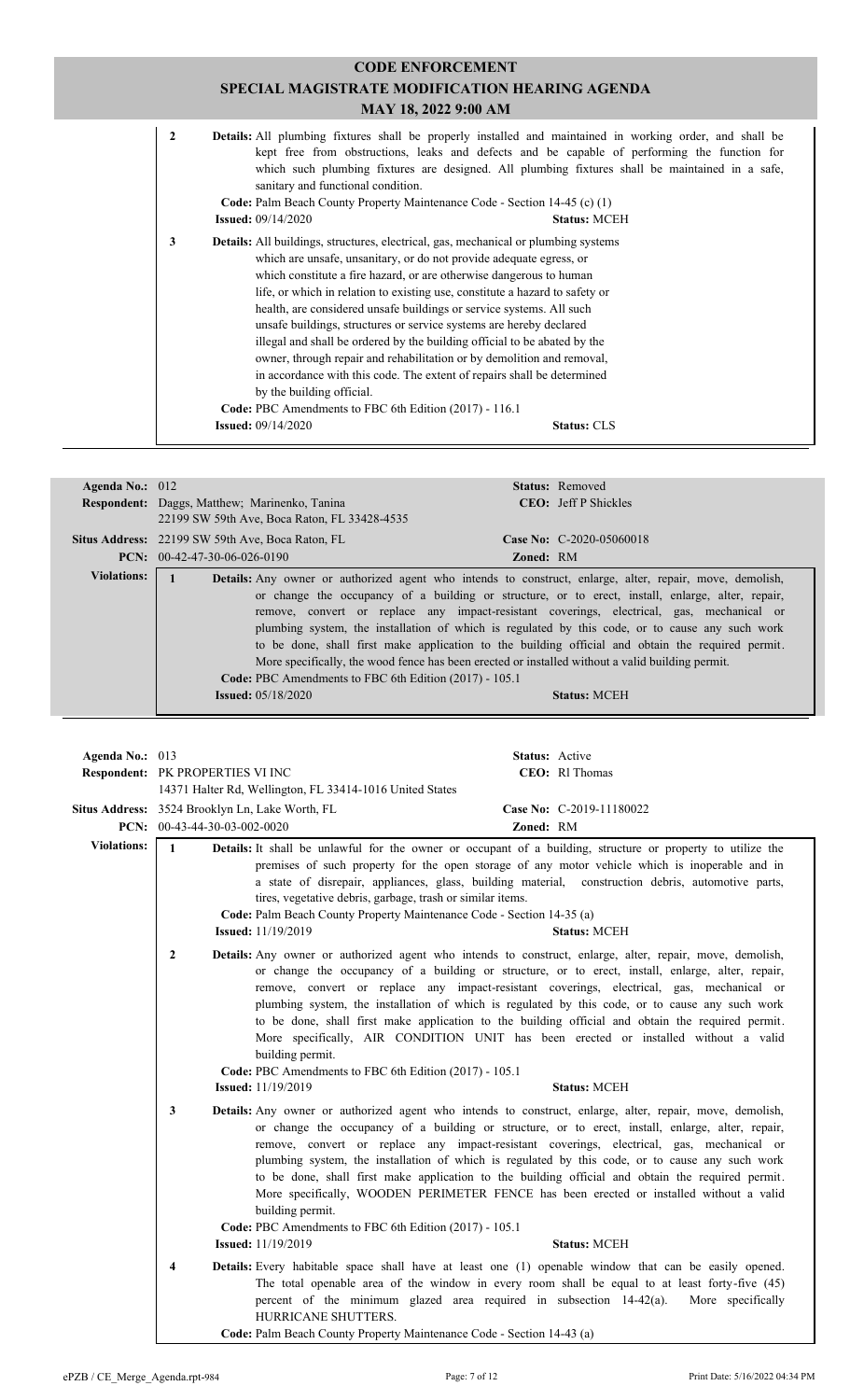| <b>Issued:</b> $11/19/2019$                                                                     | <b>Status: CLS</b>                                                                                                                                                                                                                                                                                                                                                                                                                                                                                                                                                                                         |
|-------------------------------------------------------------------------------------------------|------------------------------------------------------------------------------------------------------------------------------------------------------------------------------------------------------------------------------------------------------------------------------------------------------------------------------------------------------------------------------------------------------------------------------------------------------------------------------------------------------------------------------------------------------------------------------------------------------------|
| 5<br>without a valid building permit.<br>Code: PBC Amendments to FBC 6th Edition (2017) - 105.1 | <b>Details:</b> Any owner or authorized agent who intends to construct, enlarge, alter, repair, move, demolish,<br>or change the occupancy of a building or structure, or to erect, install, enlarge, alter, repair,<br>remove, convert or replace any impact-resistant coverings, electrical, gas, mechanical or<br>plumbing system, the installation of which is regulated by this code, or to cause any such work<br>to be done, shall first make application to the building official and obtain the required permit.<br>More specifically, REAR ALUMINUM ROOF STRUCTURE has been erected or installed |
| <b>Issued:</b> $11/19/2019$                                                                     | <b>Status: MCEH</b>                                                                                                                                                                                                                                                                                                                                                                                                                                                                                                                                                                                        |

**cc:** Pk Properties Vi, Inc.

| Agenda No.: 014    | 33410                   | Respondent: DAKOTA LIMITED HOLDINGS, LLC.<br>700 Village Square Xing, Ste 101, Palm Beach Gardens, FL                                                                                                                                                                                                                                | Status: Active | <b>CEO:</b> Rick E Torrance                                                                                                                                                                                                                                                                                                                                                                                                                                                                                                                                                                                                               |
|--------------------|-------------------------|--------------------------------------------------------------------------------------------------------------------------------------------------------------------------------------------------------------------------------------------------------------------------------------------------------------------------------------|----------------|-------------------------------------------------------------------------------------------------------------------------------------------------------------------------------------------------------------------------------------------------------------------------------------------------------------------------------------------------------------------------------------------------------------------------------------------------------------------------------------------------------------------------------------------------------------------------------------------------------------------------------------------|
|                    |                         | Situs Address: 6861 Donald Ross Rd, Palm Beach Gardens, FL<br>PCN: $00-42-41-22-00-000-7160$                                                                                                                                                                                                                                         | Zoned: AR      | Case No: C-2019-05240004                                                                                                                                                                                                                                                                                                                                                                                                                                                                                                                                                                                                                  |
| <b>Violations:</b> | $\mathbf{1}$            | Details: Any owner or authorized agent who intends to construct, enlarge, alter, repair, move, demolish,<br>a valid building permit.<br>Code: PBC Amendments to FBC 6th Edition (2017) - 105.1<br><b>Issued:</b> 06/04/2019                                                                                                          |                | or change the occupancy of a building or structure, or to erect, install, enlarge, alter, repair,<br>remove, convert or replace any impact-resistant coverings, electrical, gas, mechanical or<br>plumbing system, the installation of which is regulated by this code, or to cause any such work<br>to be done, shall first make application to the building official and obtain the required permit.<br>More specifically, an addition has been erected and attached to the rear of the dwelling without<br><b>Status: MCEH</b>                                                                                                         |
|                    | $\overline{2}$          | <b>Details:</b> Any owner or authorized agent who intends to construct, enlarge, alter, repair, move, demolish,<br>valid building permit.<br>Code: PBC Amendments to FBC 6th Edition (2017) - 105.1<br><b>Issued:</b> 06/04/2019                                                                                                     |                | or change the occupancy of a building or structure, or to erect, install, enlarge, alter, repair,<br>remove, convert or replace any impact-resistant coverings, electrical, gas, mechanical or<br>plumbing system, the installation of which is regulated by this code, or to cause any such work<br>to be done, shall first make application to the building official and obtain the required permit.<br>More specifically, a large concrete patio has been installed in the rear of the dwelling without a<br><b>Status: MCEH</b>                                                                                                       |
|                    | 3                       | <b>Details:</b> A permit issued shall be construed to be a license to proceed with the work and not as<br>L/V has become inactive or expired.<br>Code: PBC Amendments to FBC 6th Edition (2017) - 105.4.1<br><b>Issued:</b> 06/04/2019                                                                                               |                | authority to violate, cancel, alter or set aside any of the provisions of the technical codes, nor<br>shall issuance of a permit prevent the building official from thereafter requiring a correction of<br>errors in plans, construction or violations of this code. Every permit issued shall become invalid<br>unless the work authorized by such permit is commenced within six months after its issuance,<br>or if the work authorized by such permit is suspended or abandoned for a period of six months<br>after the time the work is commenced. More specifically, permit # E-2012-013731-0000 Electrical<br><b>Status: MCEH</b> |
|                    | $\overline{\mathbf{4}}$ | <b>Details:</b> Hedges may be planted and maintained along or adjacent to a residential lot line, as follows:<br>1) Hedges shall not exceed four feet in height when located within the required front setback.<br>street, or rear property lines.<br>Code: Unified Land Development Code - 7.D.4.A.1.a<br><b>Issued: 06/04/2019</b> |                | 2) Hedges shall not exceed eight feet in height when located on or adjacent to the side, side<br><b>Status: MCEH</b>                                                                                                                                                                                                                                                                                                                                                                                                                                                                                                                      |
|                    | 5                       | Details: Any owner or authorized agent who intends to construct, enlarge, alter, repair, move, demolish,<br>More specifically, fencing has been erected or installed without a valid building permit.<br>Code: PBC Amendments to FBC 6th Edition (2017) - 105.1<br><b>Issued:</b> 06/04/2019                                         |                | or change the occupancy of a building or structure, or to erect, install, enlarge, alter, repair,<br>remove, convert or replace any impact-resistant coverings, electrical, gas, mechanical or<br>plumbing system, the installation of which is regulated by this code, or to cause any such work<br>to be done, shall first make application to the building official and obtain the required permit.<br><b>Status: MCEH</b>                                                                                                                                                                                                             |
|                    |                         | cc: Dakota Limited Holdings, Llc.<br>Green, James K Esq                                                                                                                                                                                                                                                                              |                |                                                                                                                                                                                                                                                                                                                                                                                                                                                                                                                                                                                                                                           |

Sachs Sax Caplan, P.L.

**Respondent:** Velery, Irvine **Agenda No.:** 015 **Status:** Active 3316 Hi St, Lake Worth, FL 33461-3032

CEO: Jose Feliciano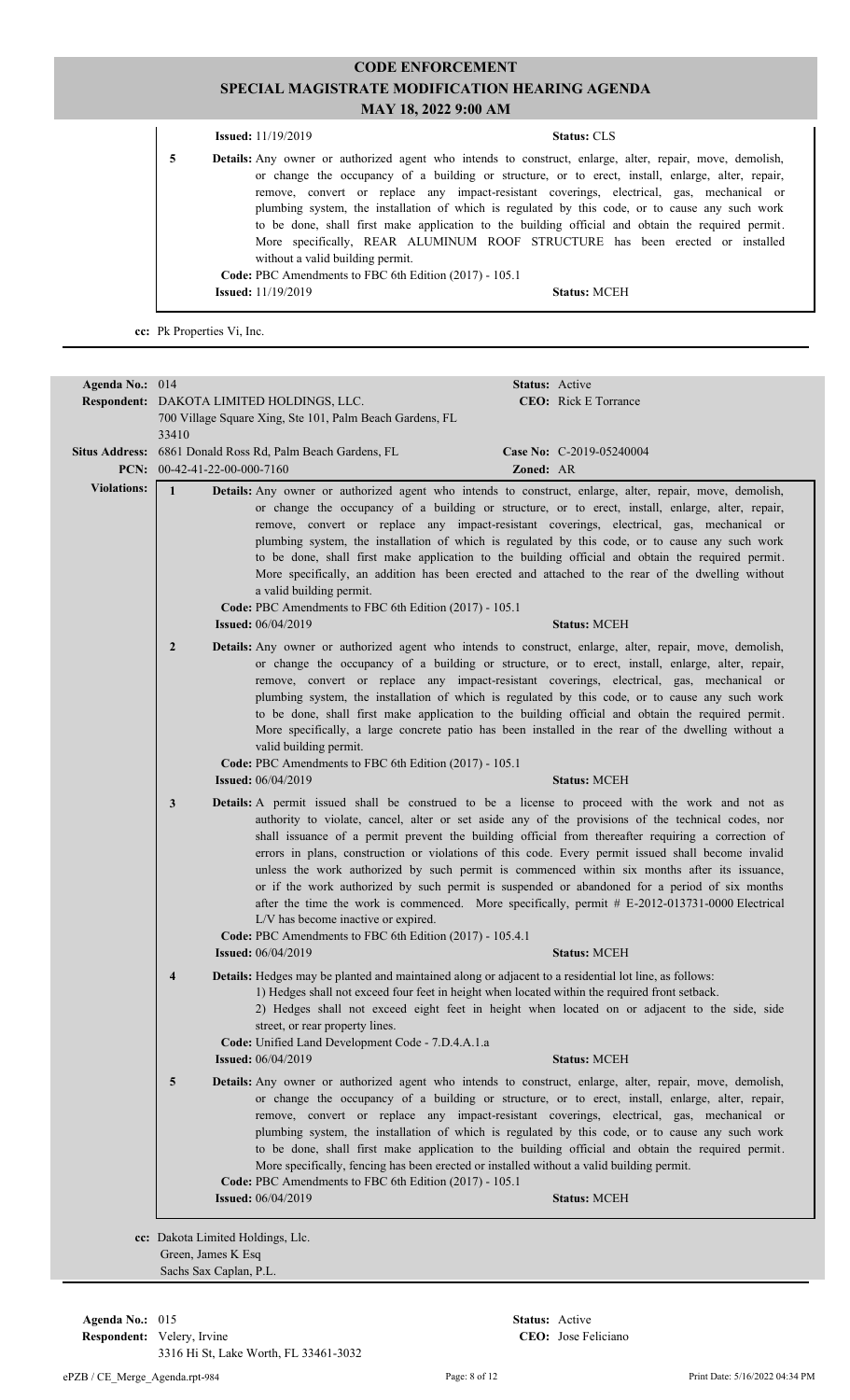| <b>Situs Address:</b> 3316 Hi St, Lake Worth, FL | PCN: $00-43-44-20-05-000-0330$ |                                                                                                                                                                                                                                       | Case No: C-2019-12190043<br>Zoned: RH                                                                                                                                                                                                                                                                                                                                                                                                                                                                                                                                                                                                                                                                            |
|--------------------------------------------------|--------------------------------|---------------------------------------------------------------------------------------------------------------------------------------------------------------------------------------------------------------------------------------|------------------------------------------------------------------------------------------------------------------------------------------------------------------------------------------------------------------------------------------------------------------------------------------------------------------------------------------------------------------------------------------------------------------------------------------------------------------------------------------------------------------------------------------------------------------------------------------------------------------------------------------------------------------------------------------------------------------|
| <b>Violations:</b>                               | $\overline{2}$                 | inactive or expired.                                                                                                                                                                                                                  | Details: A permit issued shall be construed to be a license to proceed with the work and not as<br>authority to violate, cancel, alter or set aside any of the provisions of the technical codes, nor<br>shall issuance of a permit prevent the building official from thereafter requiring a correction of<br>errors in plans, construction or violations of this code. Every permit issued shall become invalid<br>unless the work authorized by such permit is commenced within six months after its issuance,<br>or if the work authorized by such permit is suspended or abandoned for a period of six months<br>after the time the work is commenced. More specifically, permit # M-2016-015568 has become |
|                                                  |                                | More Specifically, permit $#M-2016-015568$ has not had final inspection and sign-off.<br>Code: PBC Amendments to FBC 6th Edition (2017) - 105.4.1<br>PBC Amendments to FBC 6th Edition (2017) - 110.3.10<br><b>Issued:</b> 01/03/2020 | The final inspection shall be made after all work required by the building permit is completed.<br><b>Status: MCEH</b>                                                                                                                                                                                                                                                                                                                                                                                                                                                                                                                                                                                           |
|                                                  | 3                              | permit or required inspections to the rear of dwelling structure.<br>Code: PBC Amendments to FBC 6th Edition (2017) - 105.1<br><b>Issued:</b> 01/03/2020                                                                              | <b>Details:</b> Any owner or authorized agent who intends to construct, enlarge, alter, repair, move, demolish,<br>or change the occupancy of a building or structure, or to erect, install, enlarge, alter, repair,<br>remove, convert or replace any impact-resistant coverings, electrical, gas, mechanical or<br>plumbing system, the installation of which is regulated by this code, or to cause any such work<br>to be done, shall first make application to the building official and obtain the required permit.<br>More specifically, multiple additions have been erected or installed without a valid building<br><b>Status: MCEH</b>                                                                |
|                                                  | $\overline{\mathbf{4}}$        | building permit.<br>Code: PBC Amendments to FBC 6th Edition (2017) - 105.1<br><b>Issued:</b> 01/03/2020                                                                                                                               | <b>Details:</b> Any owner or authorized agent who intends to construct, enlarge, alter, repair, move, demolish,<br>or change the occupancy of a building or structure, or to erect, install, enlarge, alter, repair,<br>remove, convert or replace any impact-resistant coverings, electrical, gas, mechanical or<br>plumbing system, the installation of which is regulated by this code, or to cause any such work<br>to be done, shall first make application to the building official and obtain the required permit.<br>More specifically, paver bricks have been installed enlarging concrete driveway without a valid<br><b>Status: MCEH</b>                                                              |
|                                                  | 6                              | vehicle parked at property front.<br>Code: Palm Beach County Property Maintenance Code - Section 14-35 (a)<br><b>Issued:</b> $01/03/2020$                                                                                             | <b>Details:</b> It shall be unlawful for the owner or occupant of a building, structure or property to utilize the<br>premises of such property for the open storage of any motor vehicle which is inoperable and in<br>a state of disrepair, appliances, glass, building material, construction debris, automotive parts,<br>tires, vegetative debris, garbage, trash or similar items. Specifically; inoperative, inoperable<br><b>Status: MCEH</b>                                                                                                                                                                                                                                                            |

| Agenda No.: 016    |                                                                                                                                           | Status: Active                                                                                                                                                                                                                                                                                                                                                                                                                                                                                                                                                                                                                                |
|--------------------|-------------------------------------------------------------------------------------------------------------------------------------------|-----------------------------------------------------------------------------------------------------------------------------------------------------------------------------------------------------------------------------------------------------------------------------------------------------------------------------------------------------------------------------------------------------------------------------------------------------------------------------------------------------------------------------------------------------------------------------------------------------------------------------------------------|
|                    | <b>Respondent:</b> Hampton, S; Hampton, Willie M                                                                                          | CEO: Debbie N Plaud                                                                                                                                                                                                                                                                                                                                                                                                                                                                                                                                                                                                                           |
|                    | 5393 1st Rd, Lake Worth, FL 33467-5661                                                                                                    |                                                                                                                                                                                                                                                                                                                                                                                                                                                                                                                                                                                                                                               |
|                    | Situs Address: 5393 1st Rd, Lake Worth, FL                                                                                                | Case No: C-2019-12110030                                                                                                                                                                                                                                                                                                                                                                                                                                                                                                                                                                                                                      |
|                    | PCN: $00-42-43-27-05-032-1770$                                                                                                            | Zoned: AR                                                                                                                                                                                                                                                                                                                                                                                                                                                                                                                                                                                                                                     |
| <b>Violations:</b> | $\mathbf{1}$                                                                                                                              | Details: It shall be unlawful for the owner or occupant of a building, structure or property to utilize the                                                                                                                                                                                                                                                                                                                                                                                                                                                                                                                                   |
|                    | tires, vegetative debris, garbage, trash or similar items.                                                                                | premises of such property for the open storage of any motor vehicle which is inoperable and in<br>a state of disrepair, appliances, glass, building material, construction debris, automotive parts,                                                                                                                                                                                                                                                                                                                                                                                                                                          |
|                    |                                                                                                                                           | Code: Palm Beach County Property Maintenance Code - Section 14-35 (a)                                                                                                                                                                                                                                                                                                                                                                                                                                                                                                                                                                         |
|                    | <b>Issued:</b> 12/20/2019                                                                                                                 | <b>Status: MCEH</b>                                                                                                                                                                                                                                                                                                                                                                                                                                                                                                                                                                                                                           |
|                    | $\overline{2}$<br>without a valid building permit.<br>Code: PBC Amendments to FBC 6th Edition (2017) - 105.1<br><b>Issued:</b> 12/20/2019 | <b>Details:</b> Any owner or authorized agent who intends to construct, enlarge, alter, repair, move, demolish,<br>or change the occupancy of a building or structure, or to erect, install, enlarge, alter, repair,<br>remove, convert or replace any impact-resistant coverings, electrical, gas, mechanical or<br>plumbing system, the installation of which is regulated by this code, or to cause any such work<br>to be done, shall first make application to the building official and obtain the required permit.<br>More specifically, shipping container (accessory structure) has been erected or installed<br><b>Status: MCEH</b> |
|                    | 3<br>Code: PBC Amendments to FBC 6th Edition (2017) - 105.1                                                                               | Details: Any owner or authorized agent who intends to construct, enlarge, alter, repair, move, demolish,<br>or change the occupancy of a building or structure, or to erect, install, enlarge, alter, repair,<br>remove, convert or replace any impact-resistant coverings, electrical, gas, mechanical or<br>plumbing system, the installation of which is regulated by this code, or to cause any such work<br>to be done, shall first make application to the building official and obtain the required permit.<br>More specifically, a shed has been erected or installed without a valid building permit.                                |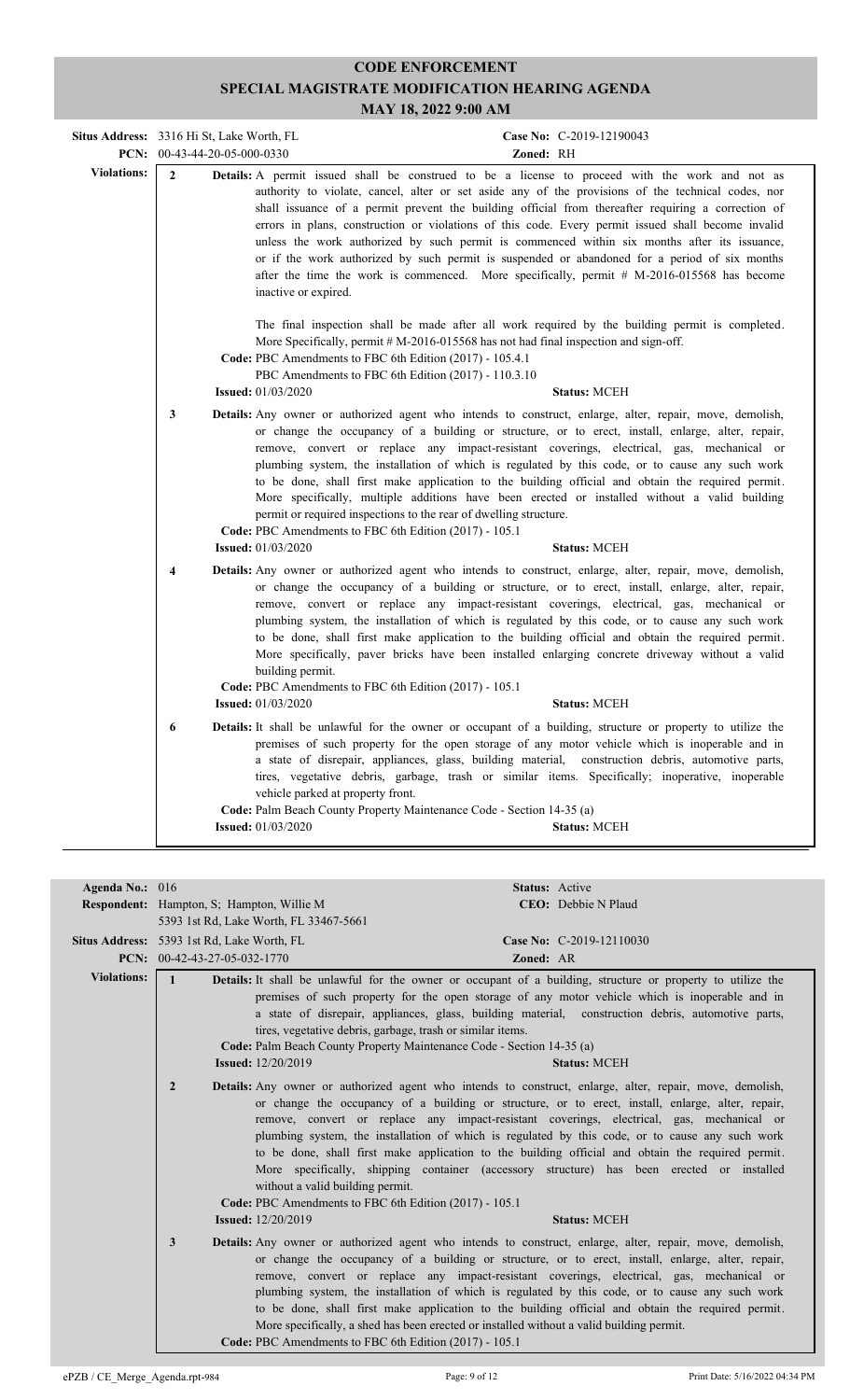## **CODE ENFORCEMENT SPECIAL MAGISTRATE MODIFICATION HEARING AGENDA**

| MAY 18, 2022 9:00 AM                                                                                                                                                                                              |                                       |                                                                                                                                                                                                                                                                                                                                                                                                                                                                                                                                                                                                                                                                                                               |                                       |
|-------------------------------------------------------------------------------------------------------------------------------------------------------------------------------------------------------------------|---------------------------------------|---------------------------------------------------------------------------------------------------------------------------------------------------------------------------------------------------------------------------------------------------------------------------------------------------------------------------------------------------------------------------------------------------------------------------------------------------------------------------------------------------------------------------------------------------------------------------------------------------------------------------------------------------------------------------------------------------------------|---------------------------------------|
|                                                                                                                                                                                                                   |                                       | <b>Issued:</b> 12/20/2019                                                                                                                                                                                                                                                                                                                                                                                                                                                                                                                                                                                                                                                                                     | <b>Status: MCEH</b>                   |
|                                                                                                                                                                                                                   | $\overline{\mathbf{4}}$               | Details: Any owner or authorized agent who intends to construct, enlarge, alter, repair, move, demolish,<br>or change the occupancy of a building or structure, or to erect, install, enlarge, alter, repair,<br>remove, convert or replace any impact-resistant coverings, electrical, gas, mechanical or<br>plumbing system, the installation of which is regulated by this code, or to cause any such work<br>to be done, shall first make application to the building official and obtain the required permit.<br>More specifically, a fence has been erected or installed without a valid building permit.<br>Code: PBC Amendments to FBC 6th Edition (2017) - 105.1<br><b>Issued:</b> 12/20/2019        | <b>Status: MCEH</b>                   |
|                                                                                                                                                                                                                   | 5                                     | Details: All accessory structures, including detached garages, fences, walls, and swimming pools shall<br>be maintained structurally sound and in good repair.<br>More specifically but not limited to, wood fence in disrepair.                                                                                                                                                                                                                                                                                                                                                                                                                                                                              |                                       |
|                                                                                                                                                                                                                   |                                       | Code: Palm Beach County Property Maintenance Code - Section 14-32 (e)<br><b>Issued:</b> 12/20/2019                                                                                                                                                                                                                                                                                                                                                                                                                                                                                                                                                                                                            | <b>Status: MCEH</b>                   |
|                                                                                                                                                                                                                   | cc: Hampton, S<br>Hampton, Willie M   |                                                                                                                                                                                                                                                                                                                                                                                                                                                                                                                                                                                                                                                                                                               |                                       |
|                                                                                                                                                                                                                   |                                       |                                                                                                                                                                                                                                                                                                                                                                                                                                                                                                                                                                                                                                                                                                               |                                       |
| Agenda No.: 017                                                                                                                                                                                                   |                                       |                                                                                                                                                                                                                                                                                                                                                                                                                                                                                                                                                                                                                                                                                                               | Status: Active                        |
|                                                                                                                                                                                                                   | Respondent: Cruz, Edelmira M          |                                                                                                                                                                                                                                                                                                                                                                                                                                                                                                                                                                                                                                                                                                               | CEO: Maggie Bernal                    |
|                                                                                                                                                                                                                   |                                       | 4941 Saratoga Rd, West Palm Beach, FL 33415-7415                                                                                                                                                                                                                                                                                                                                                                                                                                                                                                                                                                                                                                                              |                                       |
|                                                                                                                                                                                                                   | <b>PCN:</b> $00-42-44-12-31-000-0840$ | Situs Address: 4941 Saratoga Rd, West Palm Beach, FL                                                                                                                                                                                                                                                                                                                                                                                                                                                                                                                                                                                                                                                          | Case No: C-2020-03160023<br>Zoned: RM |
| <b>Violations:</b>                                                                                                                                                                                                |                                       |                                                                                                                                                                                                                                                                                                                                                                                                                                                                                                                                                                                                                                                                                                               |                                       |
|                                                                                                                                                                                                                   | $\mathbf{1}$                          | Details: Grass, weeds and low-growing vegetation shall be maintained as follows: Developed or<br>Partially Developed Residential and Non-Residential lots one-half acre or less: 7 inches in<br>height on the entire lot.<br>Code: Palm Beach County Property Maintenance Code - Section 14-32 (c) (1)Table 14-32 (c)<br><b>Issued:</b> 03/17/2020                                                                                                                                                                                                                                                                                                                                                            | <b>Status: CLS</b>                    |
| Details: Any owner or authorized agent who intends to construct, enlarge, alter, repair, move, demolish,<br>$\overline{2}$<br>Code: PBC Amendments to FBC 6th Edition (2017) - 105.1<br><b>Issued: 03/17/2020</b> |                                       | or change the occupancy of a building or structure, or to erect, install, enlarge, alter, repair,<br>remove, convert or replace any impact-resistant coverings, electrical, gas, mechanical or<br>plumbing system, the installation of which is regulated by this code, or to cause any such work<br>to be done, shall first make application to the building official and obtain the required permit.<br>More specifically, Fence has been erected or installed without a valid building permit.                                                                                                                                                                                                             | <b>Status: MCEH</b>                   |
|                                                                                                                                                                                                                   | 3                                     | Details: Any owner or authorized agent who intends to construct, enlarge, alter, repair, move, demolish,<br>or change the occupancy of a building or structure, or to erect, install, enlarge, alter, repair,<br>remove, convert or replace any impact-resistant coverings, electrical, gas, mechanical or<br>plumbing system, the installation of which is regulated by this code, or to cause any such work<br>to be done, shall first make application to the building official and obtain the required permit.<br>More specifically, Back structure has been erected or installed without a valid building permit.<br>Code: PBC Amendments to FBC 6th Edition (2017) - 105.1<br><b>Issued: 03/17/2020</b> | <b>Status: MCEH</b>                   |
|                                                                                                                                                                                                                   | 4                                     | Details: Vehicles shall only be parked on an improved surface in the Urban Suburban Tier.<br>More Specifically: No vehicle is permitted to park on grass area in a residential zoning district<br>Code: Unified Land Development Code - 6.A.1.D.19.a.2.b<br><b>Issued: 03/17/2020</b>                                                                                                                                                                                                                                                                                                                                                                                                                         | Status: CLS                           |

| Agenda No.: $018$  |                                                                                                              |                  | <b>Status:</b> Removed          |
|--------------------|--------------------------------------------------------------------------------------------------------------|------------------|---------------------------------|
|                    | <b>Respondent:</b> McInnis, James S                                                                          |                  | <b>CEO</b> : Maggie Bernal      |
|                    | 2669 Cherokee Ct, West Palm Beach, FL 33406-5909                                                             |                  |                                 |
|                    | <b>Situs Address:</b> 2669 Cherokee Ct, West Palm Beach, FL                                                  |                  | <b>Case No:</b> C-2016-06080027 |
|                    | <b>PCN:</b> $00-43-44-08-19-000-0040$                                                                        | <b>Zoned: RS</b> |                                 |
| <b>Violations:</b> | <b>Details:</b> Erecting/installing Shed(s) without first obtaining required building permits is prohibited. |                  |                                 |
|                    | Code: PBC Amendments to FBC 6th Edition (2014) - 105.1                                                       |                  |                                 |
|                    | <b>Issued:</b> $06/14/2016$                                                                                  |                  | <b>Status: MCEH</b>             |
|                    |                                                                                                              |                  |                                 |

**Respondent:** O'CONNOR, JOHN J; MAUVETTE, ANNAMARIA **Agenda No.:** 019 **Status:** Active CEO: Nedssa Merise 15225 79th Ter N, West Palm Beach, FL 33418-7322 Situs Address: 15225 79th Ter N, Palm Beach Gardens, FL **Case No:** C-2020-05190030 **PCN:** 00-42-41-16-00-000-8070 **Zoned:** AR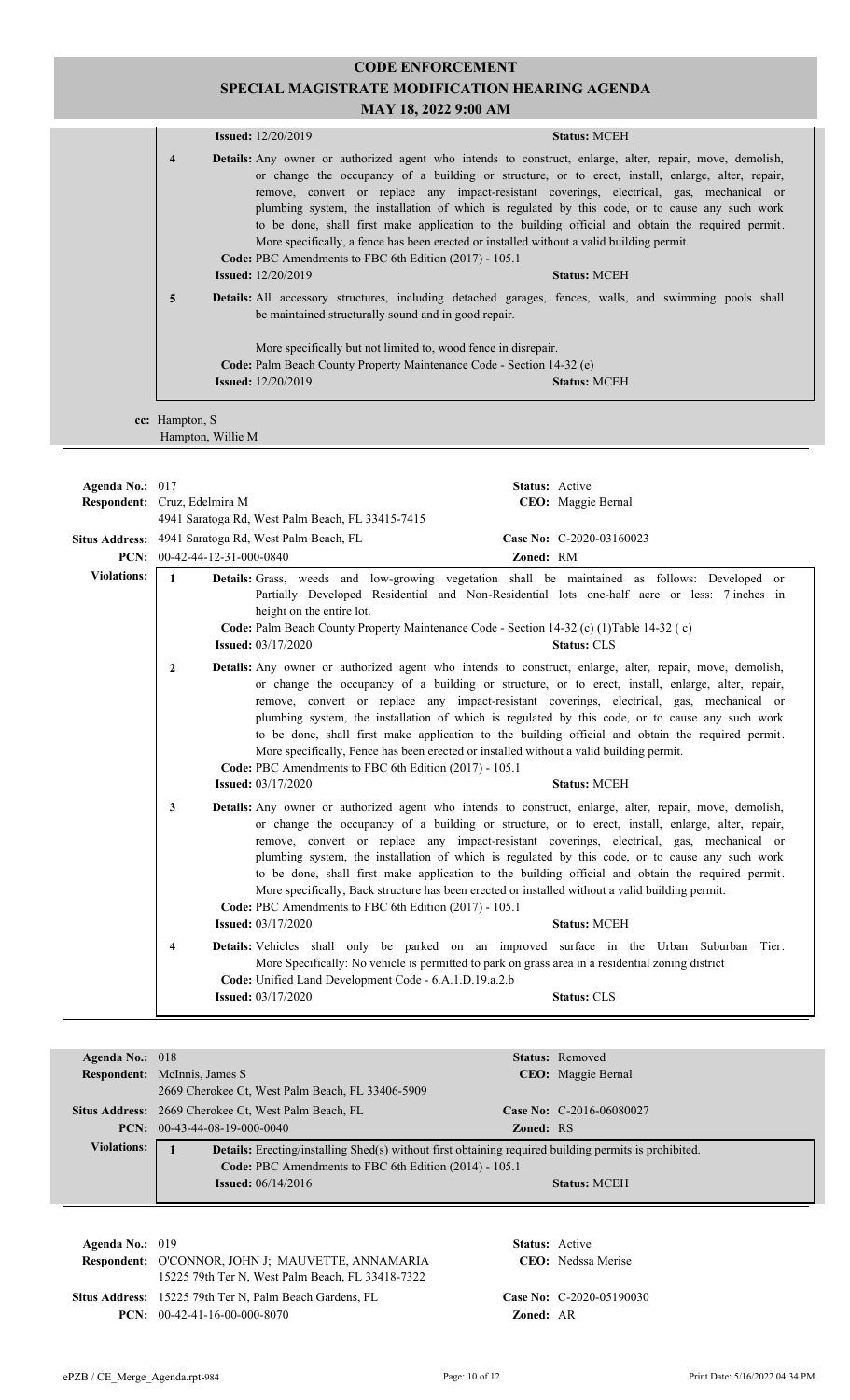| <b>Violations:</b>                                                                                           |              |                                                                                       | <b>Details:</b> Any owner or authorized agent who intends to construct, enlarge, alter, repair, move, demolish,                                                                                                                                                                                                                                                                                                                                                                                                                                                                                                        |  |
|--------------------------------------------------------------------------------------------------------------|--------------|---------------------------------------------------------------------------------------|------------------------------------------------------------------------------------------------------------------------------------------------------------------------------------------------------------------------------------------------------------------------------------------------------------------------------------------------------------------------------------------------------------------------------------------------------------------------------------------------------------------------------------------------------------------------------------------------------------------------|--|
|                                                                                                              |              |                                                                                       | or change the occupancy of a building or structure, or to erect, install, enlarge, alter, repair,                                                                                                                                                                                                                                                                                                                                                                                                                                                                                                                      |  |
|                                                                                                              |              |                                                                                       | remove, convert or replace any impact-resistant coverings, electrical, gas, mechanical or                                                                                                                                                                                                                                                                                                                                                                                                                                                                                                                              |  |
|                                                                                                              |              |                                                                                       | plumbing system, the installation of which is regulated by this code, or to cause any such work                                                                                                                                                                                                                                                                                                                                                                                                                                                                                                                        |  |
|                                                                                                              |              |                                                                                       | to be done, shall first make application to the building official and obtain the required permit.                                                                                                                                                                                                                                                                                                                                                                                                                                                                                                                      |  |
| More specifically, fence (metal with gate) has been erected or installed without a valid building<br>permit. |              |                                                                                       |                                                                                                                                                                                                                                                                                                                                                                                                                                                                                                                                                                                                                        |  |
|                                                                                                              |              | Code: PBC Amendments to FBC 6th Edition (2017) - 105.1                                |                                                                                                                                                                                                                                                                                                                                                                                                                                                                                                                                                                                                                        |  |
|                                                                                                              |              | <b>Issued:</b> $06/23/2020$                                                           | <b>Status: MCEH</b>                                                                                                                                                                                                                                                                                                                                                                                                                                                                                                                                                                                                    |  |
|                                                                                                              | $\mathbf{2}$ |                                                                                       | Details: Any owner or authorized agent who intends to construct, enlarge, alter, repair, move, demolish,<br>or change the occupancy of a building or structure, or to erect, install, enlarge, alter, repair,<br>remove, convert or replace any impact-resistant coverings, electrical, gas, mechanical or<br>plumbing system, the installation of which is regulated by this code, or to cause any such work<br>to be done, shall first make application to the building official and obtain the required permit.<br>More specifically, fence (brick column/ with electrical) has been erected or installed without a |  |
|                                                                                                              |              | valid building permit.                                                                |                                                                                                                                                                                                                                                                                                                                                                                                                                                                                                                                                                                                                        |  |
|                                                                                                              |              | Code: PBC Amendments to FBC 6th Edition (2017) - 105.1<br><b>Issued:</b> $06/23/2020$ | <b>Status: MCEH</b>                                                                                                                                                                                                                                                                                                                                                                                                                                                                                                                                                                                                    |  |

| Agenda No.: 020    |                                                                                                                                            | <b>Status:</b> Active                                                                                                                                                                                                                                                                                                                                                                                                                                                                                                                                                                                                                                                                                                                               |
|--------------------|--------------------------------------------------------------------------------------------------------------------------------------------|-----------------------------------------------------------------------------------------------------------------------------------------------------------------------------------------------------------------------------------------------------------------------------------------------------------------------------------------------------------------------------------------------------------------------------------------------------------------------------------------------------------------------------------------------------------------------------------------------------------------------------------------------------------------------------------------------------------------------------------------------------|
|                    | <b>Respondent:</b> MIA REAL HOLDINGS LLC 401K PLAN                                                                                         | <b>CEO:</b> Adam M Osowsky                                                                                                                                                                                                                                                                                                                                                                                                                                                                                                                                                                                                                                                                                                                          |
|                    | 5301 N Federal Hwy, Ste 185, Boca Raton, FL 33487-4918                                                                                     |                                                                                                                                                                                                                                                                                                                                                                                                                                                                                                                                                                                                                                                                                                                                                     |
|                    | <b>Situs Address:</b> 5937 Lincoln Cir W, Lake Worth, FL                                                                                   | Case No: $C-2020-07090149$                                                                                                                                                                                                                                                                                                                                                                                                                                                                                                                                                                                                                                                                                                                          |
|                    | <b>PCN:</b> $00-42-44-34-31-000-0530$                                                                                                      | <b>Zoned: RS</b>                                                                                                                                                                                                                                                                                                                                                                                                                                                                                                                                                                                                                                                                                                                                    |
| <b>Violations:</b> | after the time the work is commenced.<br>expired.<br>Code: PBC Amendments to FBC 6th Edition (2017) - 105.4.1<br><b>Issued:</b> 07/09/2020 | Details: A permit issued shall be construed to be a license to proceed with the work and not as<br>authority to violate, cancel, alter or set aside any of the provisions of the technical codes, nor<br>shall issuance of a permit prevent the building official from thereafter requiring a correction of<br>errors in plans, construction or violations of this code. Every permit issued shall become invalid<br>unless the work authorized by such permit is commenced within six months after its issuance,<br>or if the work authorized by such permit is suspended or abandoned for a period of six months<br>More specifically, permit $# \text{B-1990-008043-0000 (Addition - Residental) has become inactive or}$<br><b>Status: MCEH</b> |
|                    |                                                                                                                                            |                                                                                                                                                                                                                                                                                                                                                                                                                                                                                                                                                                                                                                                                                                                                                     |

| Agenda No.: $021$  |                                                                                                                                      | <b>Status:</b> Active                                                                                                                                                                                                                                                                                                                                                                                                                                                                                                                                                                                                                       |  |
|--------------------|--------------------------------------------------------------------------------------------------------------------------------------|---------------------------------------------------------------------------------------------------------------------------------------------------------------------------------------------------------------------------------------------------------------------------------------------------------------------------------------------------------------------------------------------------------------------------------------------------------------------------------------------------------------------------------------------------------------------------------------------------------------------------------------------|--|
|                    | <b>Respondent:</b> MCGOLDRICK, JUDITH; HAILEY, JACKIE                                                                                | <b>CEO</b> : Paul Pickett                                                                                                                                                                                                                                                                                                                                                                                                                                                                                                                                                                                                                   |  |
|                    | 2324 Lark Ln, West Palm Beach, FL 33409-6149                                                                                         |                                                                                                                                                                                                                                                                                                                                                                                                                                                                                                                                                                                                                                             |  |
|                    | Situs Address: 2324 Lark Ln, West Palm Beach, FL                                                                                     | Case No: C-2019-12100018                                                                                                                                                                                                                                                                                                                                                                                                                                                                                                                                                                                                                    |  |
|                    | <b>PCN:</b> $00-42-43-25-09-033-0080$                                                                                                | <b>Zoned: RM</b>                                                                                                                                                                                                                                                                                                                                                                                                                                                                                                                                                                                                                            |  |
| <b>Violations:</b> | <b>Details:</b> It shall be unlawful for the owner or occupant of a building, structure or property to utilize the<br>$\mathfrak{D}$ |                                                                                                                                                                                                                                                                                                                                                                                                                                                                                                                                                                                                                                             |  |
|                    | tires, vegetative debris, garbage, trash or similar items.<br>Code: Palm Beach County Property Maintenance Code - Section 14-35 (a)  | premises of such property for the open storage of any motor vehicle which is inoperable and in<br>a state of disrepair, appliances, glass, building material, construction debris, automotive parts,                                                                                                                                                                                                                                                                                                                                                                                                                                        |  |
|                    | <b>Issued:</b> $12/12/2019$                                                                                                          | <b>Status: MCEH</b>                                                                                                                                                                                                                                                                                                                                                                                                                                                                                                                                                                                                                         |  |
|                    | 4<br>Code: PBC Amendments to FBC 6th Edition (2017) - 105.1<br><b>Issued:</b> $12/12/2019$                                           | <b>Details:</b> Any owner or authorized agent who intends to construct, enlarge, alter, repair, move, demolish,<br>or change the occupancy of a building or structure, or to erect, install, enlarge, alter, repair,<br>remove, convert or replace any impact-resistant coverings, electrical, gas, mechanical or<br>plumbing system, the installation of which is regulated by this code, or to cause any such work<br>to be done, shall first make application to the building official and obtain the required permit.<br>More specifically, fence has been erected or installed without a valid building permit.<br><b>Status: MCEH</b> |  |

| Agenda No.: $022$ |                                                            | <b>Status:</b> Active     |                            |  |
|-------------------|------------------------------------------------------------|---------------------------|----------------------------|--|
|                   | <b>Respondent:</b> Curi, Iliana Y; Garcia, Henry Caraballo | <b>CEO</b> : Charles Zahn |                            |  |
|                   | 3435 Taconic Dr. West Palm Bch, FL 33406-5048              |                           |                            |  |
|                   | Situs Address: 3435 Taconic Dr. West Palm Beach, FL        |                           | Case No: $C-2020-06230019$ |  |
|                   | <b>PCN:</b> $00-43-44-07-09-018-0240$                      | <b>Zoned: RM</b>          |                            |  |